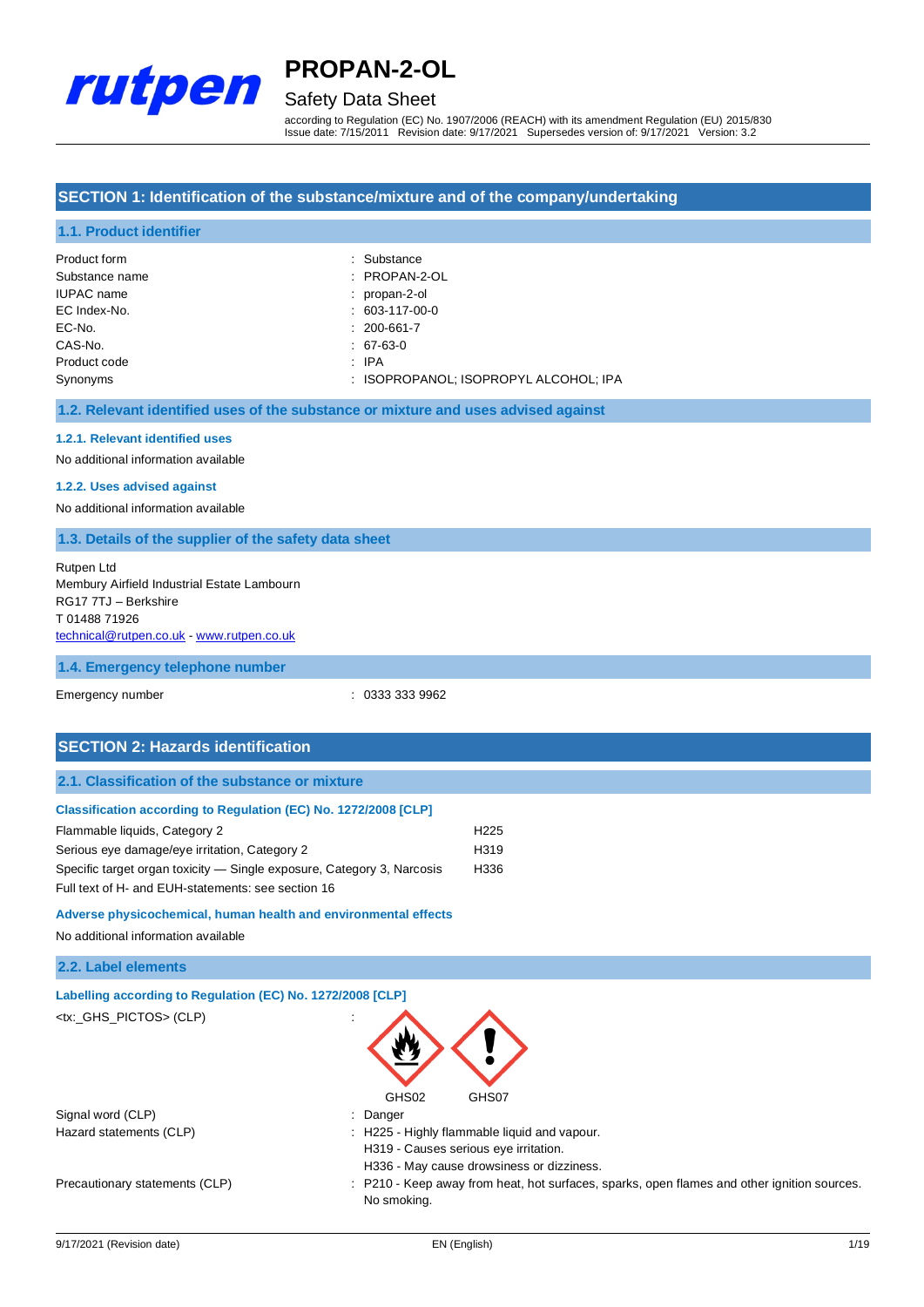### Safety Data Sheet

according to Regulation (EC) No. 1907/2006 (REACH) with its amendment Regulation (EU) 2015/830

P261 - Avoid breathing dust/fume/gas/mist/vapours/spray. P280 - Wear protective gloves/protective clothing/eye protection/face protection/hearing protection. P312 - Call a POISON CENTRE or doctor if you feel unwell. P337+P313 - If eye irritation persists: Get medical advice/attention.

#### **2.3. Other hazards**

No additional information available

### **SECTION 3: Composition/information on ingredients**

#### **3.1. Substances**

| Substance type | : Mono-constituent     |
|----------------|------------------------|
| Name           | $:$ PROPAN-2-OL        |
| CAS-No.        | $: 67-63-0$            |
| EC-No.         | $: 200 - 661 - 7$      |
| EC Index-No.   | $: 603 - 117 - 00 - 0$ |

| <b>Name</b>                                 | <b>Product identifier</b>                                           | $\frac{9}{6}$ | <b>Classification according to</b><br>Regulation (EC) No. 1272/2008<br><b>ICLP1</b> |
|---------------------------------------------|---------------------------------------------------------------------|---------------|-------------------------------------------------------------------------------------|
| propan-2-ol; isopropyl alcohol; isopropanol | CAS-No.: 67-63-0<br>EC-No.: 200-661-7<br>EC Index-No.: 603-117-00-0 | 100           | Flam. Lig. 2, H225<br>Eye Irrit. 2, H319<br>STOT SE 3, H336                         |

Full text of H- and EUH-statements: see section 16

### **3.2. Mixtures**

Not applicable

### **SECTION 4: First aid measures**

**4.1. Description of first aid measures**

#### No additional information available

**4.2. Most important symptoms and effects, both acute and delayed**

No additional information available

**4.3. Indication of any immediate medical attention and special treatment needed**

No additional information available

### **SECTION 5: Firefighting measures**

**5.1. Extinguishing media**

No additional information available

**5.2. Special hazards arising from the substance or mixture**

No additional information available

**5.3. Advice for firefighters**

No additional information available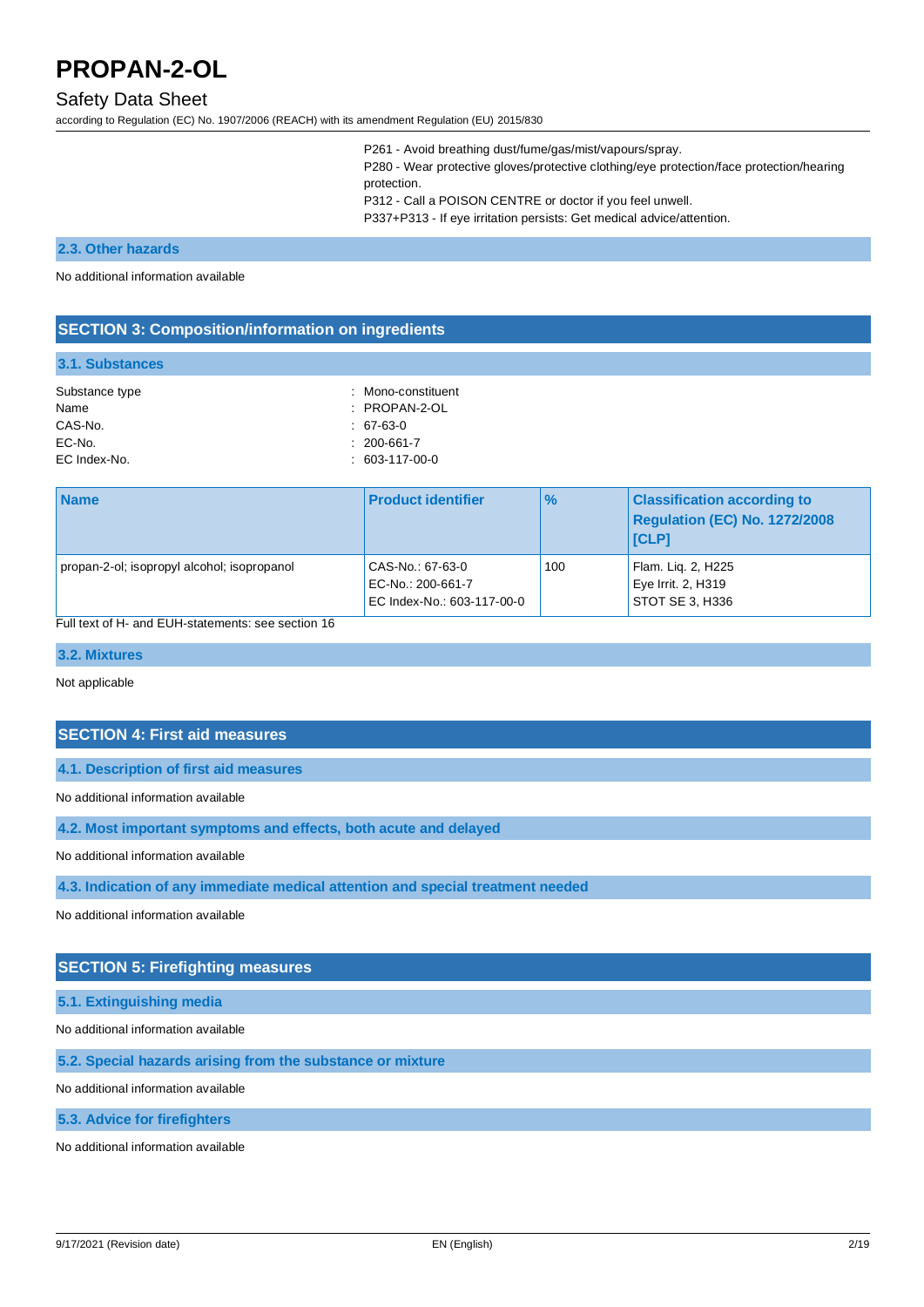### Safety Data Sheet

according to Regulation (EC) No. 1907/2006 (REACH) with its amendment Regulation (EU) 2015/830

| <b>SECTION 6: Accidental release measures</b>                             |
|---------------------------------------------------------------------------|
| 6.1. Personal precautions, protective equipment and emergency procedures  |
| 6.1.1. For non-emergency personnel<br>No additional information available |
| 6.1.2. For emergency responders<br>No additional information available    |
| <b>6.2. Environmental precautions</b>                                     |
| No additional information available                                       |
| 6.3. Methods and material for containment and cleaning up                 |
| No additional information available                                       |
| 6.4. Reference to other sections                                          |
| No additional information available                                       |
| <b>SECTION 7: Handling and storage</b>                                    |
| 7.1. Precautions for safe handling                                        |
| No additional information available                                       |

**7.2. Conditions for safe storage, including any incompatibilities**

No additional information available

**7.3. Specific end use(s)**

No additional information available

### **SECTION 8: Exposure controls/personal protection**

### **8.1. Control parameters**

### **8.1.1 National occupational exposure and biological limit values**

| <b>PROPAN-2-OL (67-63-0)</b>                  |                                                                                                                                    |  |
|-----------------------------------------------|------------------------------------------------------------------------------------------------------------------------------------|--|
| <b>Austria - Occupational Exposure Limits</b> |                                                                                                                                    |  |
| Local name                                    | 2-Propanol                                                                                                                         |  |
| MAK (OEL TWA)                                 | 500 mg/m <sup>3</sup>                                                                                                              |  |
| MAK (OEL TWA) [ppm]                           | 200 ppm                                                                                                                            |  |
| MAK (OEL STEL)                                | 2000 mg/m <sup>3</sup> (4x 15(Miw) min)<br>2000 mg/m <sup>3</sup> (4x 30(Miw) min) (Kurzzeitwert für Großguss gilt bis 31.12.2013) |  |
| MAK (OEL STEL) [ppm]                          | 800 ppm (4x 15(Miw) min)<br>800 ppm (4x 30(Miw) min) (Kurzzeitwert für Großguss gilt bis 31.12.2013)                               |  |
| Regulatory reference                          | BGBI, II Nr. 238/2018                                                                                                              |  |
| <b>Belgium - Occupational Exposure Limits</b> |                                                                                                                                    |  |
| Local name                                    | Alcool isopropylique # Isopropylalcohol                                                                                            |  |
| <b>OEL TWA</b>                                | $500$ mg/m <sup>3</sup>                                                                                                            |  |
| OEL TWA [ppm]                                 | 200 ppm                                                                                                                            |  |
| OEL STEL                                      | 1000 mg/m <sup>3</sup>                                                                                                             |  |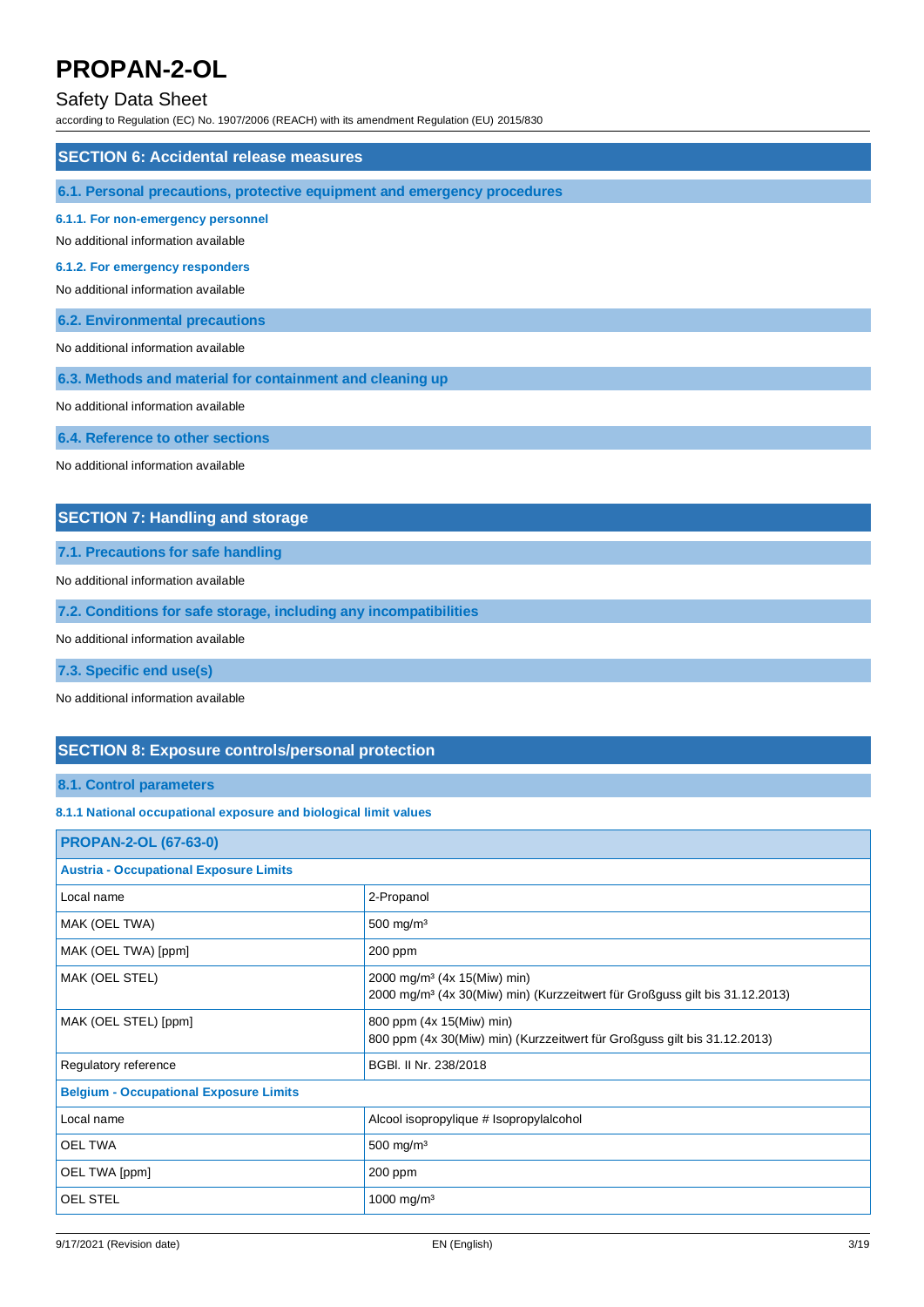### Safety Data Sheet

| <b>PROPAN-2-OL (67-63-0)</b>                   |                                                                                                                                                                                                                                                                                                                                                                                                                                                                                                  |  |  |
|------------------------------------------------|--------------------------------------------------------------------------------------------------------------------------------------------------------------------------------------------------------------------------------------------------------------------------------------------------------------------------------------------------------------------------------------------------------------------------------------------------------------------------------------------------|--|--|
| OEL STEL [ppm]                                 | 400 ppm                                                                                                                                                                                                                                                                                                                                                                                                                                                                                          |  |  |
| Regulatory reference                           | Koninklijk besluit/Arrêté royal 19/11/2020                                                                                                                                                                                                                                                                                                                                                                                                                                                       |  |  |
| <b>Bulgaria - Occupational Exposure Limits</b> |                                                                                                                                                                                                                                                                                                                                                                                                                                                                                                  |  |  |
| Local name                                     | Изопропилов алкохол                                                                                                                                                                                                                                                                                                                                                                                                                                                                              |  |  |
| <b>OEL TWA</b>                                 | 980 mg/m <sup>3</sup>                                                                                                                                                                                                                                                                                                                                                                                                                                                                            |  |  |
| <b>OEL STEL</b>                                | 1225 mg/m <sup>3</sup>                                                                                                                                                                                                                                                                                                                                                                                                                                                                           |  |  |
| Regulatory reference                           | Наредба № 13 от 30.12.2003 г. за защита на работещите от рискове, свързани с<br>експозиция на химични агенти при работа (изм. и доп. ДВ. бр. 47 от 2021 г., в сила от<br>04.06.2021 г.)                                                                                                                                                                                                                                                                                                          |  |  |
| <b>Croatia - Occupational Exposure Limits</b>  |                                                                                                                                                                                                                                                                                                                                                                                                                                                                                                  |  |  |
| Local name                                     | Propan-2-ol; izopropil-alkohol; izopropanol                                                                                                                                                                                                                                                                                                                                                                                                                                                      |  |  |
| GVI (OEL TWA) [1]                              | 999 mg/m <sup>3</sup>                                                                                                                                                                                                                                                                                                                                                                                                                                                                            |  |  |
| GVI (OEL TWA) [2]                              | 400 ppm                                                                                                                                                                                                                                                                                                                                                                                                                                                                                          |  |  |
| KGVI (OEL STEL)                                | 1250 mg/m <sup>3</sup>                                                                                                                                                                                                                                                                                                                                                                                                                                                                           |  |  |
| KGVI (OEL STEL) [ppm]                          | 500 ppm                                                                                                                                                                                                                                                                                                                                                                                                                                                                                          |  |  |
| Regulatory reference                           | Pravilnik o izmjenama i dopunama Pravilnika o graničnim vrijednostima izloženosti<br>opasnim tvarima pri radu i o biološkim graničnim vrijednostima (NN 1/2021)                                                                                                                                                                                                                                                                                                                                  |  |  |
| <b>Croatia - Biological limit values</b>       |                                                                                                                                                                                                                                                                                                                                                                                                                                                                                                  |  |  |
| Local name                                     | Propan-2-ol                                                                                                                                                                                                                                                                                                                                                                                                                                                                                      |  |  |
| <b>BLV</b>                                     | 50 mg/l Karakteristični pokazatelj: aceton - Biološki uzorak: krv - Vrijeme uzorkovanja: na<br>kraju radne smjene<br>0.86 µmol/l Karakteristični pokazatelj: aceton - Biološki uzorak: krv - Vrijeme uzorkovanja:<br>na kraju radne smjene<br>50 mg/l Karakteristični pokazatelj: aceton - Biološki uzorak: mokraća - Vrijeme<br>uzorkovanja: na kraju radne smjene<br>0.86 µmol/l Karakteristični pokazatelj: aceton - Biološki uzorak: mokraća - Vrijeme<br>uzorkovanja: na kraju radne smjene |  |  |
| Regulatory reference                           | Pravilnik o izmjenama i dopunama Pravilnika o graničnim vrijednostima izloženosti<br>opasnim tvarima pri radu i o biološkim graničnim vrijednostima (NN 91/2018)                                                                                                                                                                                                                                                                                                                                 |  |  |
| <b>Denmark - Occupational Exposure Limits</b>  |                                                                                                                                                                                                                                                                                                                                                                                                                                                                                                  |  |  |
| Local name                                     | Isopropylalkohol (Isopropanol; 2-Propanol; sec-Propylalkohol)                                                                                                                                                                                                                                                                                                                                                                                                                                    |  |  |
| OEL TWA [1]                                    | 490 mg/m <sup>3</sup>                                                                                                                                                                                                                                                                                                                                                                                                                                                                            |  |  |
| OEL TWA [2]                                    | 200 ppm                                                                                                                                                                                                                                                                                                                                                                                                                                                                                          |  |  |
| Regulatory reference                           | BEK nr 1426 af 28. juni 2021                                                                                                                                                                                                                                                                                                                                                                                                                                                                     |  |  |
| <b>Estonia - Occupational Exposure Limits</b>  |                                                                                                                                                                                                                                                                                                                                                                                                                                                                                                  |  |  |
| Local name                                     | 2-propanool (isopropüülalkohol, isopropanool)                                                                                                                                                                                                                                                                                                                                                                                                                                                    |  |  |
| <b>OEL TWA</b>                                 | 350 mg/m <sup>3</sup>                                                                                                                                                                                                                                                                                                                                                                                                                                                                            |  |  |
| OEL TWA [ppm]                                  | 150 ppm                                                                                                                                                                                                                                                                                                                                                                                                                                                                                          |  |  |
| OEL STEL                                       | 600 mg/m $3$                                                                                                                                                                                                                                                                                                                                                                                                                                                                                     |  |  |
| OEL STEL [ppm]                                 | 250 ppm                                                                                                                                                                                                                                                                                                                                                                                                                                                                                          |  |  |
| Regulatory reference                           | Vabariigi Valitsuse 20. märtsi 2001. a määruse nr 105 (RT I, 17.10.2019, 2); Vabariigi<br>Valitsuse 10. märtsi 2019. a määruse nr 84                                                                                                                                                                                                                                                                                                                                                             |  |  |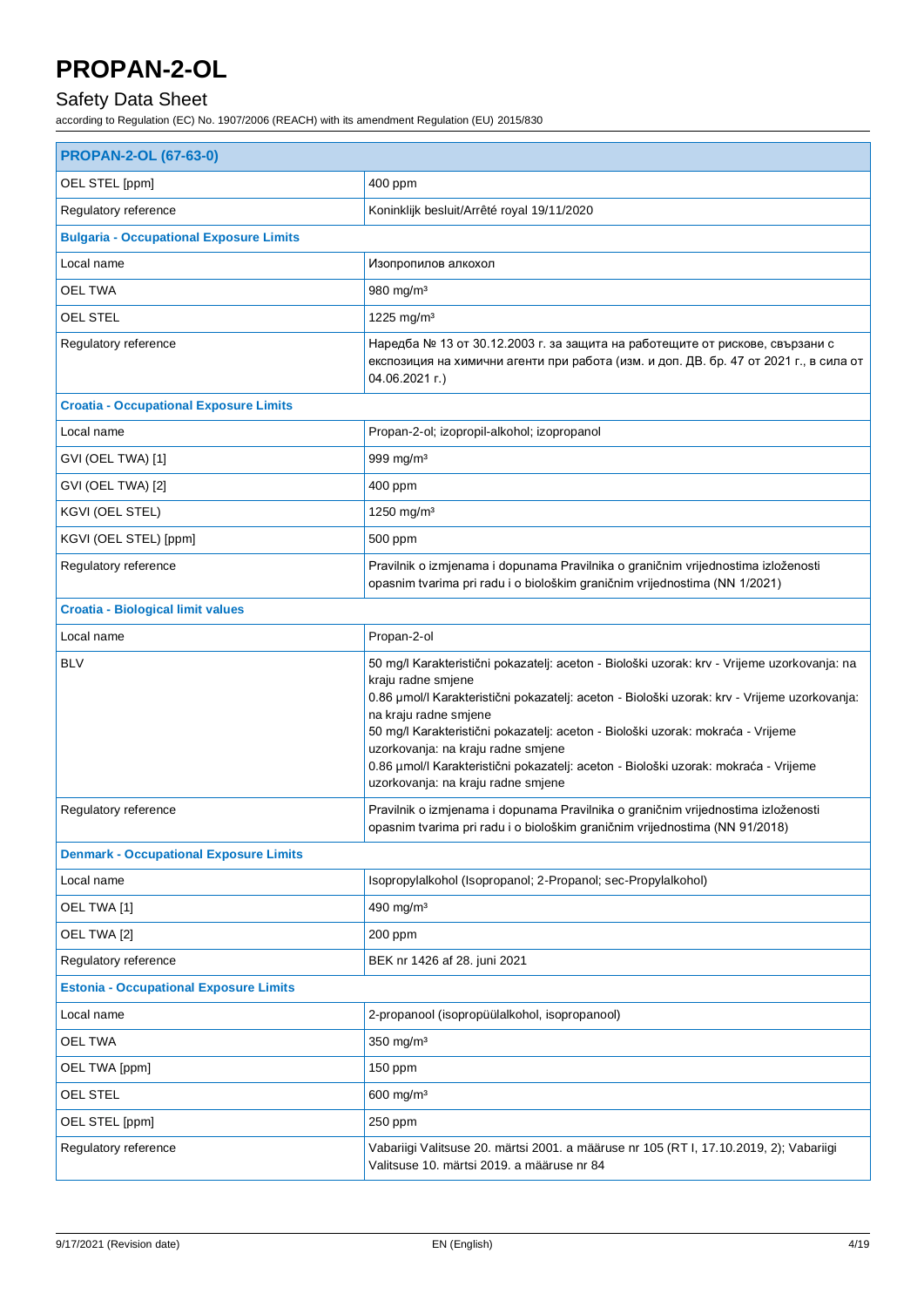## Safety Data Sheet

| <b>PROPAN-2-OL (67-63-0)</b>                             |                                                                                                                                                                                                                                                                                                                                                     |  |
|----------------------------------------------------------|-----------------------------------------------------------------------------------------------------------------------------------------------------------------------------------------------------------------------------------------------------------------------------------------------------------------------------------------------------|--|
| <b>Finland - Occupational Exposure Limits</b>            |                                                                                                                                                                                                                                                                                                                                                     |  |
| Local name                                               | 2-Propanoli                                                                                                                                                                                                                                                                                                                                         |  |
| HTP (OEL TWA) [1]                                        | 500 mg/m <sup>3</sup>                                                                                                                                                                                                                                                                                                                               |  |
| HTP (OEL TWA) [2]                                        | 200 ppm                                                                                                                                                                                                                                                                                                                                             |  |
| HTP (OEL STEL)                                           | 620 mg/m <sup>3</sup>                                                                                                                                                                                                                                                                                                                               |  |
| HTP (OEL STEL) [ppm]                                     | 250 ppm                                                                                                                                                                                                                                                                                                                                             |  |
| Regulatory reference                                     | HTP-ARVOT 2020 (Sosiaali- ja terveysministeriö)                                                                                                                                                                                                                                                                                                     |  |
| <b>France - Occupational Exposure Limits</b>             |                                                                                                                                                                                                                                                                                                                                                     |  |
| Local name                                               | Alcool isopropylique                                                                                                                                                                                                                                                                                                                                |  |
| VLE (OEL Ceiling/STEL)                                   | 980 mg/m <sup>3</sup>                                                                                                                                                                                                                                                                                                                               |  |
| VLE (OEL Ceiling/STEL) [ppm]                             | 400 ppm                                                                                                                                                                                                                                                                                                                                             |  |
| Remark                                                   | Valeurs recommandées/admises                                                                                                                                                                                                                                                                                                                        |  |
| Regulatory reference                                     | Circulaire du Ministère du travail (réf.: INRS ED 984, 2016)                                                                                                                                                                                                                                                                                        |  |
| <b>Germany - Occupational Exposure Limits (TRGS 900)</b> |                                                                                                                                                                                                                                                                                                                                                     |  |
| Local name                                               | Propan-2-ol                                                                                                                                                                                                                                                                                                                                         |  |
| AGW (OEL TWA) [1]                                        | $500$ mg/m <sup>3</sup>                                                                                                                                                                                                                                                                                                                             |  |
| AGW (OEL TWA) [2]                                        | 200 ppm                                                                                                                                                                                                                                                                                                                                             |  |
| Peak exposure limitation factor                          | 2(II)                                                                                                                                                                                                                                                                                                                                               |  |
| Remark                                                   | DFG - Senatskommission zur Prüfung gesundheitsschädlicher Arbeitsstoffe der DFG<br>(MAK-Kommission); Y - Ein Risiko der Fruchtschädigung braucht bei Einhaltung des<br>Arbeitsplatzgrenzwertes und des biologischen Grenzwertes (BGW) nicht befürchtet zu<br>werden                                                                                 |  |
| Regulatory reference                                     | TRGS900                                                                                                                                                                                                                                                                                                                                             |  |
| <b>Germany - Biological limit values (TRGS 903)</b>      |                                                                                                                                                                                                                                                                                                                                                     |  |
| Local name                                               | Propan-2-ol                                                                                                                                                                                                                                                                                                                                         |  |
| Biological limit value                                   | 25 mg/l Parameter: Aceton - Untersuchungsmaterial: B = Vollblut, U = Urin -<br>Probenahmezeitpunkt: b) Expositionsende, bzw. Schichtende - Festlegung/Begründung:<br>11/2012 DFG<br>25 mg/l Parameter: Aceton - Untersuchungsmaterial: U = Urin - Probenahmezeitpunkt: b)<br>Expositionsende, bzw. Schichtende - Festlegung/Begründung: 11/2012 DFG |  |
| Regulatory reference                                     | <b>TRGS 903</b>                                                                                                                                                                                                                                                                                                                                     |  |
| <b>Greece - Occupational Exposure Limits</b>             |                                                                                                                                                                                                                                                                                                                                                     |  |
| Local name                                               | Ισοπροπυλική αλκοόλη                                                                                                                                                                                                                                                                                                                                |  |
| OEL TWA                                                  | 980 mg/m <sup>3</sup>                                                                                                                                                                                                                                                                                                                               |  |
| OEL TWA [ppm]                                            | 400 ppm                                                                                                                                                                                                                                                                                                                                             |  |
| OEL STEL                                                 | 1225 mg/m <sup>3</sup>                                                                                                                                                                                                                                                                                                                              |  |
| OEL STEL [ppm]                                           | 500 ppm                                                                                                                                                                                                                                                                                                                                             |  |
| Regulatory reference                                     | Π.Δ. 90/1999 - Προστασία της υγείας των εργαζομένων που εκτίθενται σε ορισμένους<br>χημικούς παράγοντες κατά τη διάρκεια της εργασίας τους                                                                                                                                                                                                          |  |
| <b>Hungary - Occupational Exposure Limits</b>            |                                                                                                                                                                                                                                                                                                                                                     |  |
| Local name                                               | IZOPROPIL-ALKOHOL                                                                                                                                                                                                                                                                                                                                   |  |
| AK (OEL TWA)                                             | 500 mg/m <sup>3</sup>                                                                                                                                                                                                                                                                                                                               |  |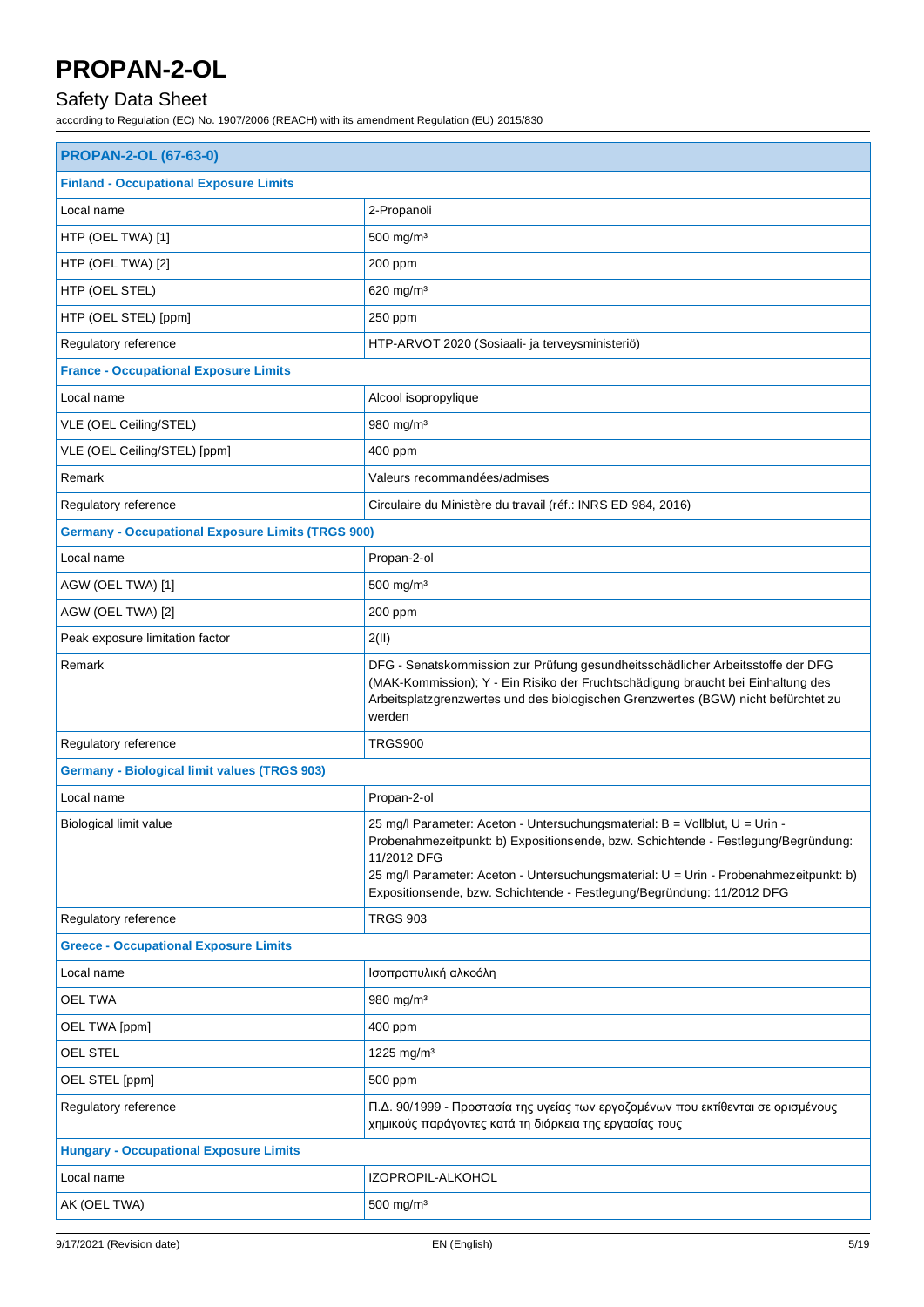## Safety Data Sheet

| <b>PROPAN-2-OL (67-63-0)</b>                    |                                                                                                                                                                                                                                                                 |  |
|-------------------------------------------------|-----------------------------------------------------------------------------------------------------------------------------------------------------------------------------------------------------------------------------------------------------------------|--|
| CK (OEL STEL)                                   | 1000 mg/m <sup>3</sup>                                                                                                                                                                                                                                          |  |
| Remark                                          | b (Bőrön át is felszívódik), i (ingerlő anyag, amely izgatja a bőrt, nyálkahártyát, szemet<br>vagy mindhármat); R (Azok az anyagok, amelyek egészségkárosító hatása RÖVID<br>expozíció hatására jelentkezik)                                                    |  |
| Regulatory reference                            | 5/2020. (II. 6.) ITM rendelet - A kémiai kóroki tényezők hatásának kitett munkavállalók<br>egészségének és biztonságának védelméről                                                                                                                             |  |
| <b>Hungary - Biological Exposure Indices</b>    |                                                                                                                                                                                                                                                                 |  |
| Local name                                      | Izopropil-alkohol (2-Propanol)                                                                                                                                                                                                                                  |  |
| BEI                                             | 25 mg/l Biológiai expozíciós (hatás) mutató: aceton - Biológiai minta: vizeletben -<br>Mintavétel ideje: m.v. (műszak végén)<br>430 µmol/l Biológiai expozíciós (hatás) mutató: aceton - Biológiai minta: vizeletben -<br>Mintavétel ideje: m.v. (műszak végén) |  |
| Remark                                          | A foglalkozási vegyi expozíció esetén ajánlott biológiai expozíciós és hatásmutatók<br>határértékei                                                                                                                                                             |  |
| Regulatory reference                            | 5/2020. (II. 6.) ITM rendelet - A kémiai kóroki tényezők hatásának kitett munkavállalók<br>egészségének és biztonságának védelméről                                                                                                                             |  |
| <b>Ireland - Occupational Exposure Limits</b>   |                                                                                                                                                                                                                                                                 |  |
| Local name                                      | Isopropyl alcohol [Propan-2-ol]                                                                                                                                                                                                                                 |  |
| OEL TWA [2]                                     | 200 ppm                                                                                                                                                                                                                                                         |  |
| OEL STEL [ppm]                                  | 400 ppm                                                                                                                                                                                                                                                         |  |
| Remark                                          | Sk (Substances which have the capacity to penetrate intact skin when they come in<br>contact with it, and be absorbed into the body)                                                                                                                            |  |
| Regulatory reference                            | Chemical Agents Code of Practice 2021                                                                                                                                                                                                                           |  |
| <b>Latvia - Occupational Exposure Limits</b>    |                                                                                                                                                                                                                                                                 |  |
| Local name                                      | Izopropanols (2-propanols, izopropilspirts, 1-metil-1-etanols)                                                                                                                                                                                                  |  |
| <b>OEL TWA</b>                                  | $350 \text{ mg/m}^3$                                                                                                                                                                                                                                            |  |
| OEL STEL                                        | 600 mg/m <sup>3</sup>                                                                                                                                                                                                                                           |  |
| Regulatory reference                            | Ministru kabineta 2007. gada 15. maija noteikumiem Nr. 325 (Grozījumi Ministru kabineta<br>2011. gada 1. februārī noteikumiem Nr. 92)                                                                                                                           |  |
| <b>Lithuania - Occupational Exposure Limits</b> |                                                                                                                                                                                                                                                                 |  |
| Local name                                      | 2-propanolis (izopropanolis, izopropilo alkoholis)                                                                                                                                                                                                              |  |
| <b>IPRV (OEL TWA)</b>                           | $350$ mg/m <sup>3</sup>                                                                                                                                                                                                                                         |  |
| IPRV (OEL TWA) [ppm]                            | 150 ppm                                                                                                                                                                                                                                                         |  |
| TPRV (OEL STEL)                                 | 600 mg/m <sup>3</sup>                                                                                                                                                                                                                                           |  |
| TPRV (OEL STEL) [ppm]                           | 250 ppm                                                                                                                                                                                                                                                         |  |
| Regulatory reference                            | LIETUVOS HIGIENOS NORMA HN 23:2011 (Nr. V-695/A1-272, 2018-06-12)                                                                                                                                                                                               |  |
| <b>Poland - Occupational Exposure Limits</b>    |                                                                                                                                                                                                                                                                 |  |
| Local name                                      | Propan-2-ol (izopropylowy alkohol)                                                                                                                                                                                                                              |  |
| NDS (OEL TWA)                                   | $900$ mg/m <sup>3</sup>                                                                                                                                                                                                                                         |  |
| NDSCh (OEL STEL)                                | 1200 mg/m <sup>3</sup>                                                                                                                                                                                                                                          |  |
| Remark                                          | Skóra (Oznakowanie substancji notacją "skóra" oznacza, że wchłanianie substancji przez<br>skórę może być tak samo istotne jak przy narażeniu drogą oddechową).                                                                                                  |  |
| Regulatory reference                            | Dz. U. 2018 poz. 1286                                                                                                                                                                                                                                           |  |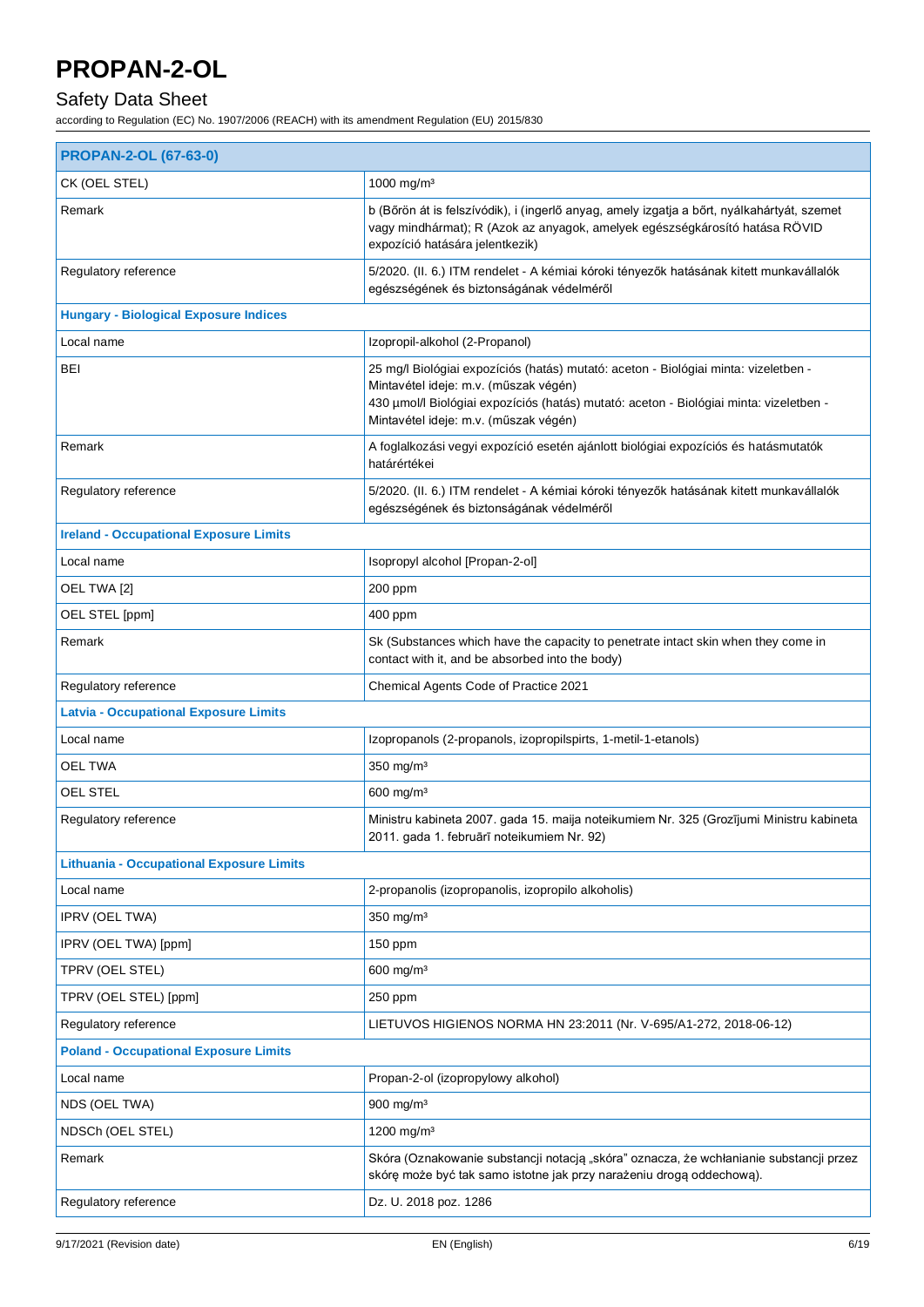## Safety Data Sheet

| <b>PROPAN-2-OL (67-63-0)</b>                   |                                                                                                                                                                 |  |
|------------------------------------------------|-----------------------------------------------------------------------------------------------------------------------------------------------------------------|--|
| <b>Portugal - Occupational Exposure Limits</b> |                                                                                                                                                                 |  |
| Local name                                     | 2-Propanol (isopropanol ou álcool isopropílico)                                                                                                                 |  |
| OEL TWA [ppm]                                  | 200 ppm                                                                                                                                                         |  |
| OEL STEL [ppm]                                 | 400 ppm                                                                                                                                                         |  |
| Remark                                         | A4 (Agente não classificável como carcinogénico no Homem); IBE (Índice biológico de<br>exposição)                                                               |  |
| Regulatory reference                           | Norma Portuguesa NP 1796:2014                                                                                                                                   |  |
| <b>Portugal - Biological Exposure Indices</b>  |                                                                                                                                                                 |  |
| Local name                                     | 2-Propanol                                                                                                                                                      |  |
| <b>BEI</b>                                     | 40 mg/l Parâmetro: Acetona - Meio: urina - Momento da amostragem: Fim do turno no fim<br>da semana de trabalho - Notaçao: Vb (Valor basal), Ne (Não específico) |  |
| Regulatory reference                           | Norma Portuguesa NP 1796:2014                                                                                                                                   |  |
| <b>Romania - Occupational Exposure Limits</b>  |                                                                                                                                                                 |  |
| Local name                                     | Alcool izopropilic/2-Propanol                                                                                                                                   |  |
| <b>OEL TWA</b>                                 | $200$ mg/m <sup>3</sup>                                                                                                                                         |  |
| OEL TWA [ppm]                                  | 81 ppm                                                                                                                                                          |  |
| <b>OEL STEL</b>                                | 500 mg/m <sup>3</sup>                                                                                                                                           |  |
| OEL STEL [ppm]                                 | 203 ppm                                                                                                                                                         |  |
| Regulatory reference                           | Hotărârea Guvernului nr. 1.218/2006 (Hotărârea nr. 53/2021)                                                                                                     |  |
| Romania - Biological limit values              |                                                                                                                                                                 |  |
| Local name                                     | Alcool izopropilic                                                                                                                                              |  |
| <b>BLV</b>                                     | 50 mg/l Indicador biologic: Acetonă - Material biologic: urină - Momentul recoltarii: sfârșit<br>de schimb                                                      |  |
| Regulatory reference                           | Hotărârea Guvernului nr. 1.218/2006 (Hotărârea nr. 584/2018)                                                                                                    |  |
| <b>Slovakia - Occupational Exposure Limits</b> |                                                                                                                                                                 |  |
| Local name                                     | Izopropylalkohol (propán-2-ol)                                                                                                                                  |  |
| NPHV (OEL TWA) [1]                             | 500 mg/m <sup>3</sup>                                                                                                                                           |  |
| NPHV (OEL TWA) [2]                             | 200 ppm                                                                                                                                                         |  |
| NPHV (OEL STEL)                                | 1000 mg/m <sup>3</sup>                                                                                                                                          |  |
| NPHV (OEL STEL) [ppm]                          | 400 ppm                                                                                                                                                         |  |
| Regulatory reference                           | Nariadenie vlády č. 355/2006 Z. z. (236/2020 Z. z.)                                                                                                             |  |
| <b>Slovenia - Occupational Exposure Limits</b> |                                                                                                                                                                 |  |
| Local name                                     | propan-2-ol (izopropilalkohol; izopropanol)                                                                                                                     |  |
| <b>OEL TWA</b>                                 | $500$ mg/m <sup>3</sup>                                                                                                                                         |  |
| OEL TWA [ppm]                                  | 200 ppm                                                                                                                                                         |  |
| OEL STEL                                       | 1000 mg/m <sup>3</sup>                                                                                                                                          |  |
| OEL STEL [ppm]                                 | 400 ppm                                                                                                                                                         |  |
| Remark                                         | Y (Snovi, pri katerih ni nevarnosti za zarodek ob upoštevanju mejnih vrednosti in bat<br>vrednosti), BAT (Biološka mejna vrednost)                              |  |
| Regulatory reference                           | Uradni list RS, št. 72/2021 z dne 11.5.2021                                                                                                                     |  |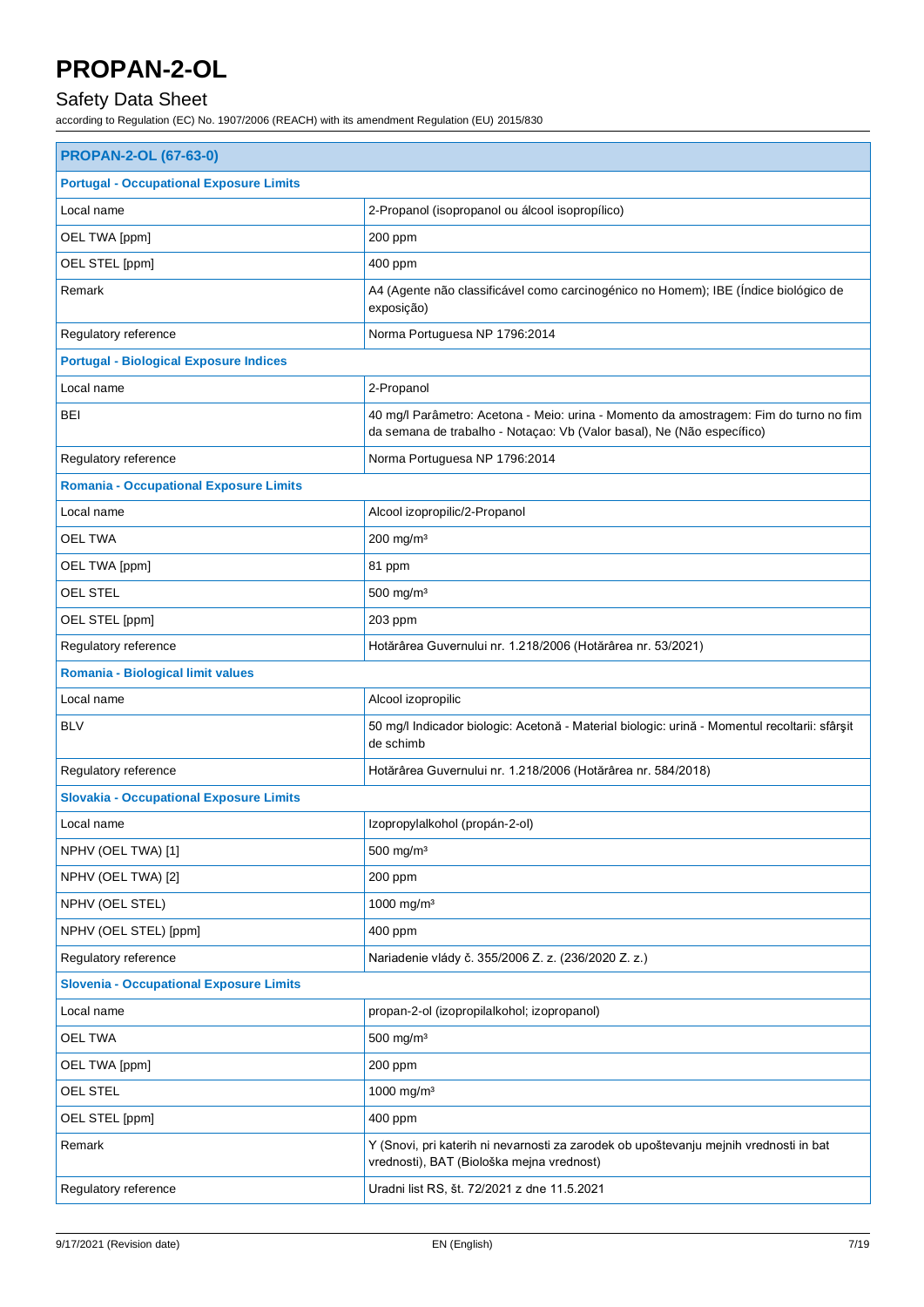## Safety Data Sheet

| <b>PROPAN-2-OL (67-63-0)</b>                         |                                                                                                                                                                                                                                                                                                                                                                                                                                                                                                         |  |
|------------------------------------------------------|---------------------------------------------------------------------------------------------------------------------------------------------------------------------------------------------------------------------------------------------------------------------------------------------------------------------------------------------------------------------------------------------------------------------------------------------------------------------------------------------------------|--|
| Slovenia - Biological limit values                   |                                                                                                                                                                                                                                                                                                                                                                                                                                                                                                         |  |
| Local name                                           | 2-propanol                                                                                                                                                                                                                                                                                                                                                                                                                                                                                              |  |
| Regulatory reference                                 | Uradni list RS, št. 78/2018 z dne 4.12.2018                                                                                                                                                                                                                                                                                                                                                                                                                                                             |  |
| <b>Spain - Occupational Exposure Limits</b>          |                                                                                                                                                                                                                                                                                                                                                                                                                                                                                                         |  |
| Local name                                           | Isopropanol (Alcohol isopropílico)                                                                                                                                                                                                                                                                                                                                                                                                                                                                      |  |
| VLA-ED (OEL TWA) [1]                                 | $500$ mg/m <sup>3</sup>                                                                                                                                                                                                                                                                                                                                                                                                                                                                                 |  |
| VLA-ED (OEL TWA) [2]                                 | 200 ppm                                                                                                                                                                                                                                                                                                                                                                                                                                                                                                 |  |
| VLA-EC (OEL STEL)                                    | 1000 mg/m <sup>3</sup>                                                                                                                                                                                                                                                                                                                                                                                                                                                                                  |  |
| VLA-EC (OEL STEL) [ppm]                              | 400 ppm                                                                                                                                                                                                                                                                                                                                                                                                                                                                                                 |  |
| Remark                                               | VLB® (Agente químico que tiene Valor Límite Biológico), s (Esta sustancia tiene prohibida<br>total o parcialmente su comercialización y uso como fitosanitario y/o como biocida. Para<br>una información detallada acerca de las prohibiciones consúltese: Base de datos de<br>productos biocidas: http://www.msssi.gob.es/ciudadanos/productos.do?tipo=plaguicidas<br>Base de datos de productos fitosanitarios<br>http://www.magrama.gob.es/agricultura/pags/fitos/registro/fichas/pdf/Lista_sa.pdf). |  |
| Regulatory reference                                 | Límites de Exposición Profesional para Agentes Químicos en España 2021. INSHT                                                                                                                                                                                                                                                                                                                                                                                                                           |  |
| <b>Spain - Biological limit values</b>               |                                                                                                                                                                                                                                                                                                                                                                                                                                                                                                         |  |
| Local name                                           | Isopropanol (Alcohol isopropílico)                                                                                                                                                                                                                                                                                                                                                                                                                                                                      |  |
| <b>BLV</b>                                           | 40 mg/l Parámetro: Acetona - Medio: Orina - Momento de muestreo: Final de la semana<br>laboral - Notas: F (Fondo. El indicador está generalmente presente en cantidades<br>detectables en personas no expuestas laboraboralmente. Estos niveles de fondo están<br>considerados en el valor VLB), I (Significa que el indicador biológico es inespecífico<br>puesto que puede encontrarse después de la exposición a otros agentes químicos)                                                             |  |
| Regulatory reference                                 | Límites de Exposición Profesional para Agentes Químicos en España 2021. INSHT                                                                                                                                                                                                                                                                                                                                                                                                                           |  |
| <b>Sweden - Occupational Exposure Limits</b>         |                                                                                                                                                                                                                                                                                                                                                                                                                                                                                                         |  |
| Local name                                           | Isopropanol                                                                                                                                                                                                                                                                                                                                                                                                                                                                                             |  |
| NGV (OEL TWA)                                        | $350$ mg/m <sup>3</sup>                                                                                                                                                                                                                                                                                                                                                                                                                                                                                 |  |
| NGV (OEL TWA) [ppm]                                  | 150 ppm                                                                                                                                                                                                                                                                                                                                                                                                                                                                                                 |  |
| KTV (OEL STEL)                                       | 600 mg/m <sup>3</sup>                                                                                                                                                                                                                                                                                                                                                                                                                                                                                   |  |
| KTV (OEL STEL) [ppm]                                 | 250 ppm                                                                                                                                                                                                                                                                                                                                                                                                                                                                                                 |  |
| Remark                                               | V (Vägledande korttidsgränsvärde ska användas som ett rekommenderat högsta värde<br>som inte bör överskridas)                                                                                                                                                                                                                                                                                                                                                                                           |  |
| Regulatory reference                                 | Hygieniska gränsvärden (AFS 2018:1)                                                                                                                                                                                                                                                                                                                                                                                                                                                                     |  |
| <b>United Kingdom - Occupational Exposure Limits</b> |                                                                                                                                                                                                                                                                                                                                                                                                                                                                                                         |  |
| Local name                                           | Propan-2-ol                                                                                                                                                                                                                                                                                                                                                                                                                                                                                             |  |
| WEL TWA [1]                                          | 999 mg/m <sup>3</sup>                                                                                                                                                                                                                                                                                                                                                                                                                                                                                   |  |
| WEL TWA [2]                                          | 400 ppm                                                                                                                                                                                                                                                                                                                                                                                                                                                                                                 |  |
| <b>WEL STEL</b>                                      | 1250 mg/m <sup>3</sup>                                                                                                                                                                                                                                                                                                                                                                                                                                                                                  |  |
| WEL STEL [ppm]                                       | 500 ppm                                                                                                                                                                                                                                                                                                                                                                                                                                                                                                 |  |
| Regulatory reference                                 | EH40/2005 (Fourth edition, 2020). HSE                                                                                                                                                                                                                                                                                                                                                                                                                                                                   |  |
| <b>Norway - Occupational Exposure Limits</b>         |                                                                                                                                                                                                                                                                                                                                                                                                                                                                                                         |  |
| Local name                                           | 2-propanol (Isopropanol)                                                                                                                                                                                                                                                                                                                                                                                                                                                                                |  |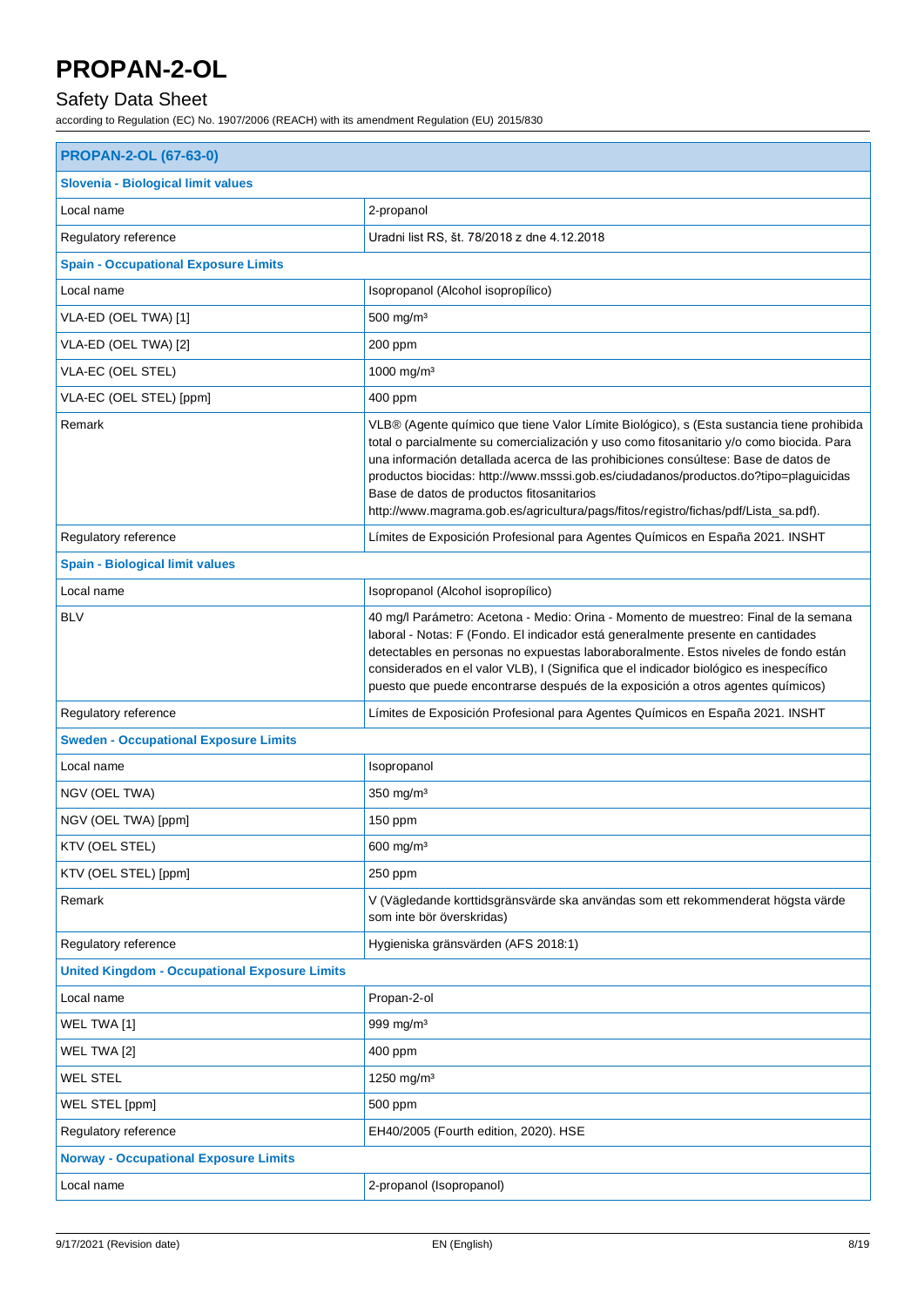## Safety Data Sheet

| <b>PROPAN-2-OL (67-63-0)</b>                          |                                                                                                                                                                                         |
|-------------------------------------------------------|-----------------------------------------------------------------------------------------------------------------------------------------------------------------------------------------|
| Grenseverdi (OEL TWA) [1]                             | 245 mg/m $3$                                                                                                                                                                            |
| Grenseverdi (OEL TWA) [2]                             | 100 ppm                                                                                                                                                                                 |
| Regulatory reference                                  | FOR-2021-06-28-2248                                                                                                                                                                     |
| <b>Switzerland - Occupational Exposure Limits</b>     |                                                                                                                                                                                         |
| Local name                                            | 2-Propanol / 2-Propanol [iso-Propylalkohol, Isopropanol, Isopropylalkohol]                                                                                                              |
| MAK (OEL TWA) [1]                                     | 500 mg/m <sup>3</sup>                                                                                                                                                                   |
| MAK (OEL TWA) [2]                                     | 200 ppm                                                                                                                                                                                 |
| KZGW (OEL STEL)                                       | 1000 mg/m <sup>3</sup>                                                                                                                                                                  |
| KZGW (OEL STEL) [ppm]                                 | 400 ppm                                                                                                                                                                                 |
| Critical toxicity                                     | VRS, Foie, SNC, Yeux / OAW, Leber, ZNS, Auge                                                                                                                                            |
| Notation                                              | SSc, B / SSc, B                                                                                                                                                                         |
| Remark                                                | <b>INRS, NIOSH</b>                                                                                                                                                                      |
| Regulatory reference                                  | www.suva.ch, 01.01.2021                                                                                                                                                                 |
| propan-2-ol; isopropyl alcohol; isopropanol (67-63-0) |                                                                                                                                                                                         |
| <b>Belgium - Occupational Exposure Limits</b>         |                                                                                                                                                                                         |
| Local name                                            | Alcool isopropylique # Isopropylalcohol                                                                                                                                                 |
| <b>OEL TWA</b>                                        | 500 mg/m <sup>3</sup>                                                                                                                                                                   |
| OEL TWA [ppm]                                         | 200 ppm                                                                                                                                                                                 |
| OEL STEL                                              | 1000 mg/m <sup>3</sup>                                                                                                                                                                  |
| OEL STEL [ppm]                                        | 400 ppm                                                                                                                                                                                 |
| Regulatory reference                                  | Koninklijk besluit/Arrêté royal 19/11/2020                                                                                                                                              |
| <b>Bulgaria - Occupational Exposure Limits</b>        |                                                                                                                                                                                         |
| Local name                                            | Изопропилов алкохол                                                                                                                                                                     |
| OEL TWA                                               | 980 mg/m <sup>3</sup>                                                                                                                                                                   |
| <b>OEL STEL</b>                                       | 1225 mg/m <sup>3</sup>                                                                                                                                                                  |
| Regulatory reference                                  | Наредба № 13 от 30.12.2003 г. за защита на работещите от рискове, свързани с<br>експозиция на химични агенти при работа (изм. и доп. ДВ. бр. 47 от 2021 г., в сила от<br>04.06.2021 г.) |
| <b>Croatia - Occupational Exposure Limits</b>         |                                                                                                                                                                                         |
| Local name                                            | Propan-2-ol; izopropil-alkohol; izopropanol                                                                                                                                             |
| GVI (OEL TWA) [1]                                     | 999 mg/m <sup>3</sup>                                                                                                                                                                   |
| GVI (OEL TWA) [2]                                     | 400 ppm                                                                                                                                                                                 |
| KGVI (OEL STEL)                                       | 1250 mg/m <sup>3</sup>                                                                                                                                                                  |
| KGVI (OEL STEL) [ppm]                                 | 500 ppm                                                                                                                                                                                 |
| Regulatory reference                                  | Pravilnik o izmjenama i dopunama Pravilnika o graničnim vrijednostima izloženosti<br>opasnim tvarima pri radu i o biološkim graničnim vrijednostima (NN 1/2021)                         |
| <b>Croatia - Biological limit values</b>              |                                                                                                                                                                                         |
| Local name                                            | Propan-2-ol                                                                                                                                                                             |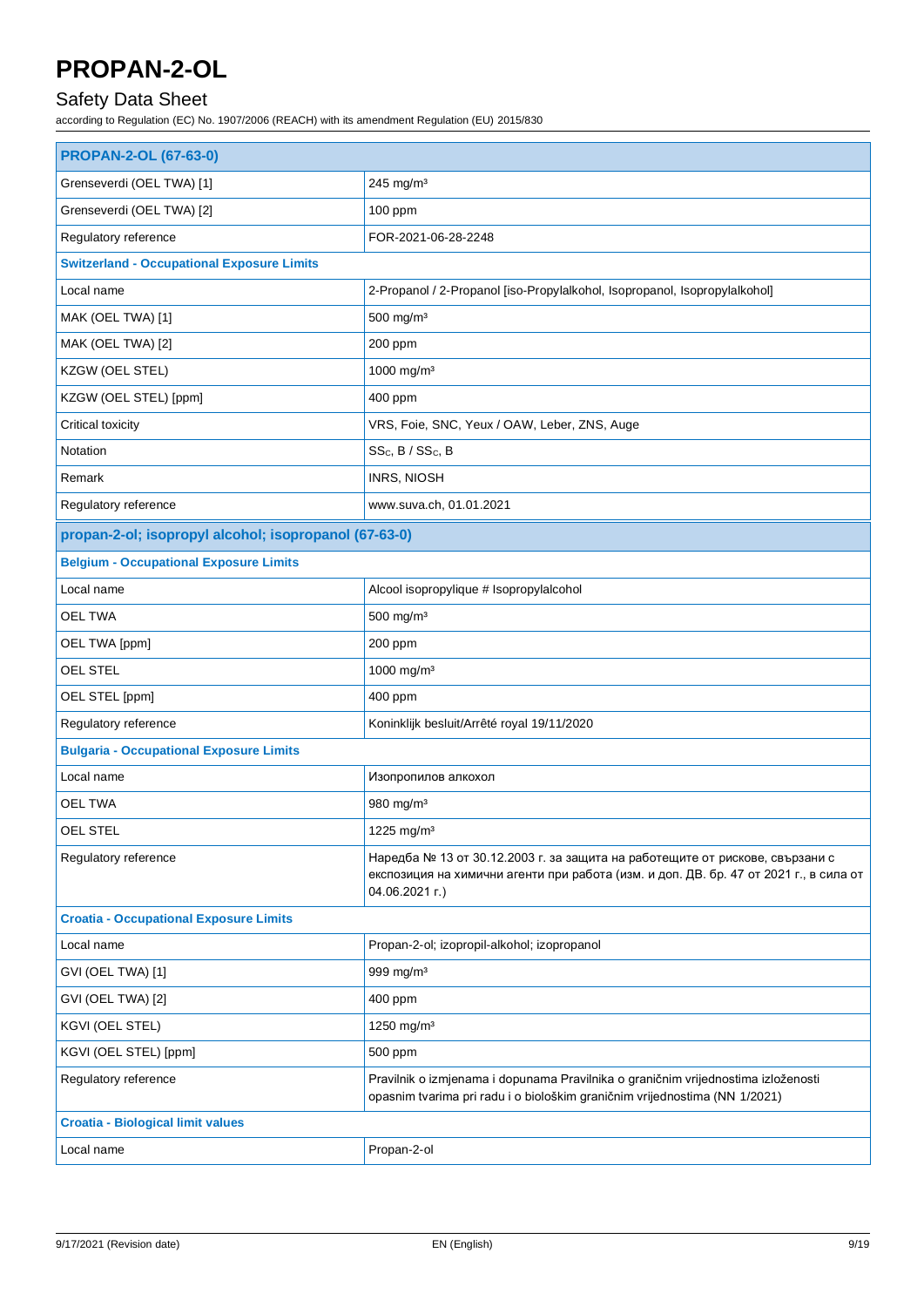## Safety Data Sheet

|                                                          | propan-2-ol; isopropyl alcohol; isopropanol (67-63-0)                                                                                                                                                                                                                                                                                                                                                                                                                                            |  |  |
|----------------------------------------------------------|--------------------------------------------------------------------------------------------------------------------------------------------------------------------------------------------------------------------------------------------------------------------------------------------------------------------------------------------------------------------------------------------------------------------------------------------------------------------------------------------------|--|--|
| <b>BLV</b>                                               | 50 mg/l Karakteristični pokazatelj: aceton - Biološki uzorak: krv - Vrijeme uzorkovanja: na<br>kraju radne smjene<br>0.86 µmol/l Karakteristični pokazatelj: aceton - Biološki uzorak: krv - Vrijeme uzorkovanja:<br>na kraju radne smjene<br>50 mg/l Karakteristični pokazatelj: aceton - Biološki uzorak: mokraća - Vrijeme<br>uzorkovanja: na kraju radne smjene<br>0.86 µmol/l Karakteristični pokazatelj: aceton - Biološki uzorak: mokraća - Vrijeme<br>uzorkovanja: na kraju radne smjene |  |  |
| Regulatory reference                                     | Pravilnik o izmjenama i dopunama Pravilnika o graničnim vrijednostima izloženosti<br>opasnim tvarima pri radu i o biološkim graničnim vrijednostima (NN 91/2018)                                                                                                                                                                                                                                                                                                                                 |  |  |
| <b>Denmark - Occupational Exposure Limits</b>            |                                                                                                                                                                                                                                                                                                                                                                                                                                                                                                  |  |  |
| Local name                                               | Isopropylalkohol (Isopropanol; 2-Propanol; sec-Propylalkohol)                                                                                                                                                                                                                                                                                                                                                                                                                                    |  |  |
| OEL TWA [1]                                              | 490 mg/m <sup>3</sup>                                                                                                                                                                                                                                                                                                                                                                                                                                                                            |  |  |
| OEL TWA [2]                                              | 200 ppm                                                                                                                                                                                                                                                                                                                                                                                                                                                                                          |  |  |
| Regulatory reference                                     | BEK nr 1426 af 28. juni 2021                                                                                                                                                                                                                                                                                                                                                                                                                                                                     |  |  |
| <b>Estonia - Occupational Exposure Limits</b>            |                                                                                                                                                                                                                                                                                                                                                                                                                                                                                                  |  |  |
| Local name                                               | 2-propanool (isopropüülalkohol, isopropanool)                                                                                                                                                                                                                                                                                                                                                                                                                                                    |  |  |
| <b>OEL TWA</b>                                           | 350 mg/m <sup>3</sup>                                                                                                                                                                                                                                                                                                                                                                                                                                                                            |  |  |
| OEL TWA [ppm]                                            | 150 ppm                                                                                                                                                                                                                                                                                                                                                                                                                                                                                          |  |  |
| OEL STEL                                                 | 600 mg/m <sup>3</sup>                                                                                                                                                                                                                                                                                                                                                                                                                                                                            |  |  |
| OEL STEL [ppm]                                           | 250 ppm                                                                                                                                                                                                                                                                                                                                                                                                                                                                                          |  |  |
| Regulatory reference                                     | Vabariigi Valitsuse 20. märtsi 2001. a määruse nr 105 (RT I, 17.10.2019, 2); Vabariigi<br>Valitsuse 10. märtsi 2019. a määruse nr 84                                                                                                                                                                                                                                                                                                                                                             |  |  |
| <b>Finland - Occupational Exposure Limits</b>            |                                                                                                                                                                                                                                                                                                                                                                                                                                                                                                  |  |  |
| Local name                                               | 2-Propanoli                                                                                                                                                                                                                                                                                                                                                                                                                                                                                      |  |  |
| HTP (OEL TWA) [1]                                        | $500$ mg/m <sup>3</sup>                                                                                                                                                                                                                                                                                                                                                                                                                                                                          |  |  |
| HTP (OEL TWA) [2]                                        | 200 ppm                                                                                                                                                                                                                                                                                                                                                                                                                                                                                          |  |  |
| HTP (OEL STEL)                                           | 620 mg/m <sup>3</sup>                                                                                                                                                                                                                                                                                                                                                                                                                                                                            |  |  |
| HTP (OEL STEL) [ppm]                                     | 250 ppm                                                                                                                                                                                                                                                                                                                                                                                                                                                                                          |  |  |
| Regulatory reference                                     | HTP-ARVOT 2020 (Sosiaali- ja terveysministeriö)                                                                                                                                                                                                                                                                                                                                                                                                                                                  |  |  |
| <b>France - Occupational Exposure Limits</b>             |                                                                                                                                                                                                                                                                                                                                                                                                                                                                                                  |  |  |
| Local name                                               | Alcool isopropylique                                                                                                                                                                                                                                                                                                                                                                                                                                                                             |  |  |
| VLE (OEL Ceiling/STEL)                                   | 980 mg/m <sup>3</sup>                                                                                                                                                                                                                                                                                                                                                                                                                                                                            |  |  |
| VLE (OEL Ceiling/STEL) [ppm]                             | 400 ppm                                                                                                                                                                                                                                                                                                                                                                                                                                                                                          |  |  |
| Remark                                                   | Valeurs recommandées/admises                                                                                                                                                                                                                                                                                                                                                                                                                                                                     |  |  |
| Regulatory reference                                     | Circulaire du Ministère du travail (réf.: INRS ED 984, 2016)                                                                                                                                                                                                                                                                                                                                                                                                                                     |  |  |
| <b>Germany - Occupational Exposure Limits (TRGS 900)</b> |                                                                                                                                                                                                                                                                                                                                                                                                                                                                                                  |  |  |
| Local name                                               | Propan-2-ol                                                                                                                                                                                                                                                                                                                                                                                                                                                                                      |  |  |
| AGW (OEL TWA) [1]                                        | $500$ mg/m <sup>3</sup>                                                                                                                                                                                                                                                                                                                                                                                                                                                                          |  |  |
| AGW (OEL TWA) [2]                                        | 200 ppm                                                                                                                                                                                                                                                                                                                                                                                                                                                                                          |  |  |
| Peak exposure limitation factor                          | 2(II)                                                                                                                                                                                                                                                                                                                                                                                                                                                                                            |  |  |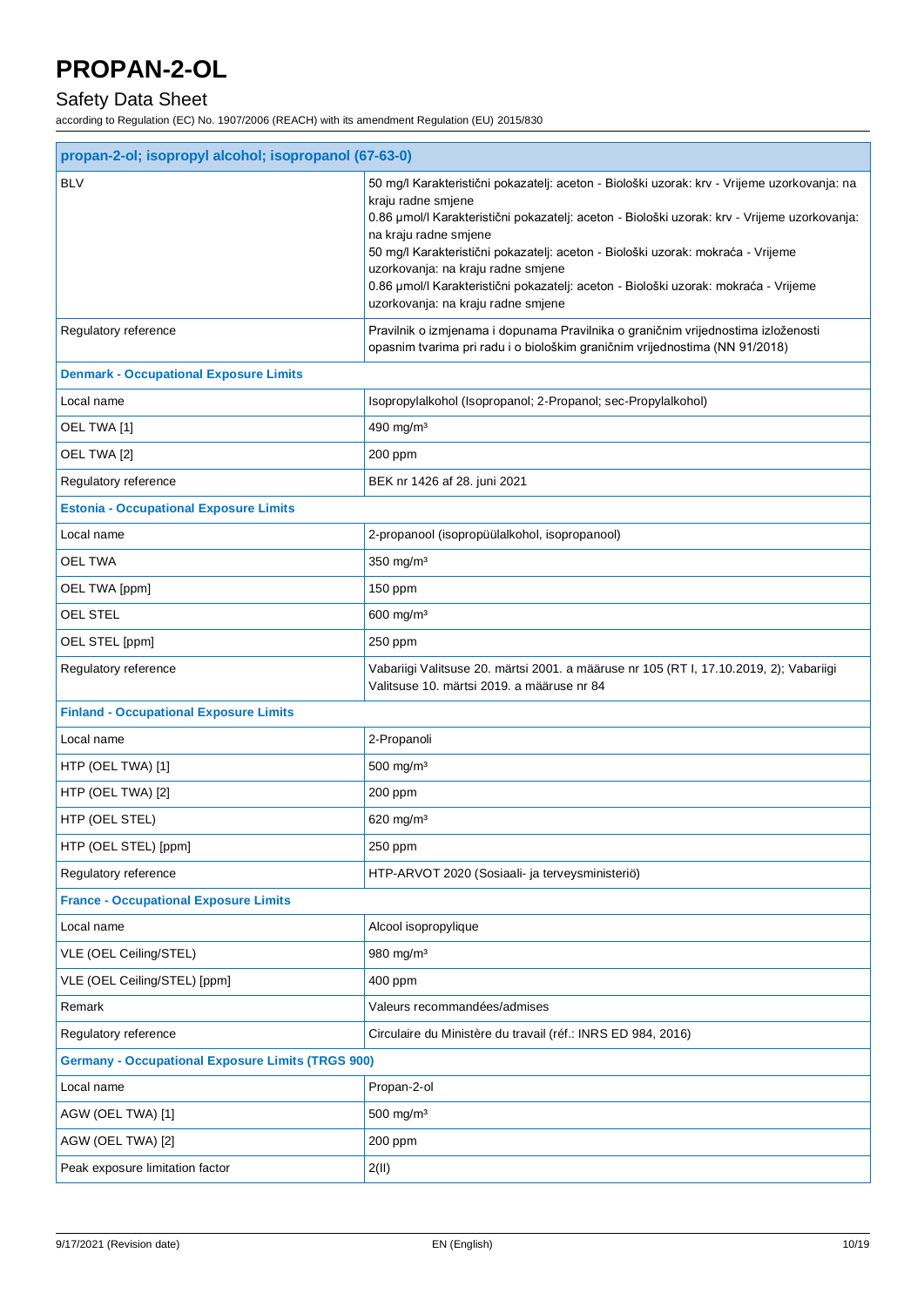## Safety Data Sheet

| propan-2-ol; isopropyl alcohol; isopropanol (67-63-0) |                                                                                                                                                                                                                                                                                                                                                     |  |
|-------------------------------------------------------|-----------------------------------------------------------------------------------------------------------------------------------------------------------------------------------------------------------------------------------------------------------------------------------------------------------------------------------------------------|--|
| Remark                                                | DFG - Senatskommission zur Prüfung gesundheitsschädlicher Arbeitsstoffe der DFG<br>(MAK-Kommission); Y - Ein Risiko der Fruchtschädigung braucht bei Einhaltung des<br>Arbeitsplatzgrenzwertes und des biologischen Grenzwertes (BGW) nicht befürchtet zu<br>werden                                                                                 |  |
| Regulatory reference                                  | <b>TRGS900</b>                                                                                                                                                                                                                                                                                                                                      |  |
| <b>Germany - Biological limit values (TRGS 903)</b>   |                                                                                                                                                                                                                                                                                                                                                     |  |
| Local name                                            | Propan-2-ol                                                                                                                                                                                                                                                                                                                                         |  |
| Biological limit value                                | 25 mg/l Parameter: Aceton - Untersuchungsmaterial: B = Vollblut, U = Urin -<br>Probenahmezeitpunkt: b) Expositionsende, bzw. Schichtende - Festlegung/Begründung:<br>11/2012 DFG<br>25 mg/l Parameter: Aceton - Untersuchungsmaterial: U = Urin - Probenahmezeitpunkt: b)<br>Expositionsende, bzw. Schichtende - Festlegung/Begründung: 11/2012 DFG |  |
| Regulatory reference                                  | <b>TRGS 903</b>                                                                                                                                                                                                                                                                                                                                     |  |
| <b>Greece - Occupational Exposure Limits</b>          |                                                                                                                                                                                                                                                                                                                                                     |  |
| Local name                                            | Ισοπροπυλική αλκοόλη                                                                                                                                                                                                                                                                                                                                |  |
| <b>OEL TWA</b>                                        | 980 mg/m <sup>3</sup>                                                                                                                                                                                                                                                                                                                               |  |
| OEL TWA [ppm]                                         | 400 ppm                                                                                                                                                                                                                                                                                                                                             |  |
| OEL STEL                                              | 1225 mg/m <sup>3</sup>                                                                                                                                                                                                                                                                                                                              |  |
| OEL STEL [ppm]                                        | 500 ppm                                                                                                                                                                                                                                                                                                                                             |  |
| Regulatory reference                                  | Π.Δ. 90/1999 - Προστασία της υγείας των εργαζομένων που εκτίθενται σε ορισμένους<br>χημικούς παράγοντες κατά τη διάρκεια της εργασίας τους                                                                                                                                                                                                          |  |
| <b>Hungary - Occupational Exposure Limits</b>         |                                                                                                                                                                                                                                                                                                                                                     |  |
| Local name                                            | IZOPROPIL-ALKOHOL                                                                                                                                                                                                                                                                                                                                   |  |
| AK (OEL TWA)                                          | 500 mg/m <sup>3</sup>                                                                                                                                                                                                                                                                                                                               |  |
| CK (OEL STEL)                                         | 1000 mg/m <sup>3</sup>                                                                                                                                                                                                                                                                                                                              |  |
| Remark                                                | b (Bőrön át is felszívódik), i (ingerlő anyag, amely izgatja a bőrt, nyálkahártyát, szemet<br>vagy mindhármat); R (Azok az anyagok, amelyek egészségkárosító hatása RÖVID<br>expozíció hatására jelentkezik)                                                                                                                                        |  |
| Regulatory reference                                  | 5/2020. (II. 6.) ITM rendelet - A kémiai kóroki tényezők hatásának kitett munkavállalók<br>egészségének és biztonságának védelméről                                                                                                                                                                                                                 |  |
| <b>Latvia - Occupational Exposure Limits</b>          |                                                                                                                                                                                                                                                                                                                                                     |  |
| Local name                                            | Izopropanols (2-propanols, izopropilspirts, 1-metil-1-etanols)                                                                                                                                                                                                                                                                                      |  |
| OEL TWA                                               | $350$ mg/m <sup>3</sup>                                                                                                                                                                                                                                                                                                                             |  |
| OEL STEL                                              | 600 mg/m <sup>3</sup>                                                                                                                                                                                                                                                                                                                               |  |
| Regulatory reference                                  | Ministru kabineta 2007. gada 15. maija noteikumiem Nr. 325 (Grozījumi Ministru kabineta<br>2011. gada 1. februārī noteikumiem Nr. 92)                                                                                                                                                                                                               |  |
| <b>Lithuania - Occupational Exposure Limits</b>       |                                                                                                                                                                                                                                                                                                                                                     |  |
| Local name                                            | 2-propanolis (izopropanolis, izopropilo alkoholis)                                                                                                                                                                                                                                                                                                  |  |
| <b>IPRV (OEL TWA)</b>                                 | 350 mg/m <sup>3</sup>                                                                                                                                                                                                                                                                                                                               |  |
| IPRV (OEL TWA) [ppm]                                  | 150 ppm                                                                                                                                                                                                                                                                                                                                             |  |
| TPRV (OEL STEL)                                       | $600$ mg/m <sup>3</sup>                                                                                                                                                                                                                                                                                                                             |  |
| TPRV (OEL STEL) [ppm]                                 | 250 ppm                                                                                                                                                                                                                                                                                                                                             |  |
| Regulatory reference                                  | LIETUVOS HIGIENOS NORMA HN 23:2011 (Nr. V-695/A1-272, 2018-06-12)                                                                                                                                                                                                                                                                                   |  |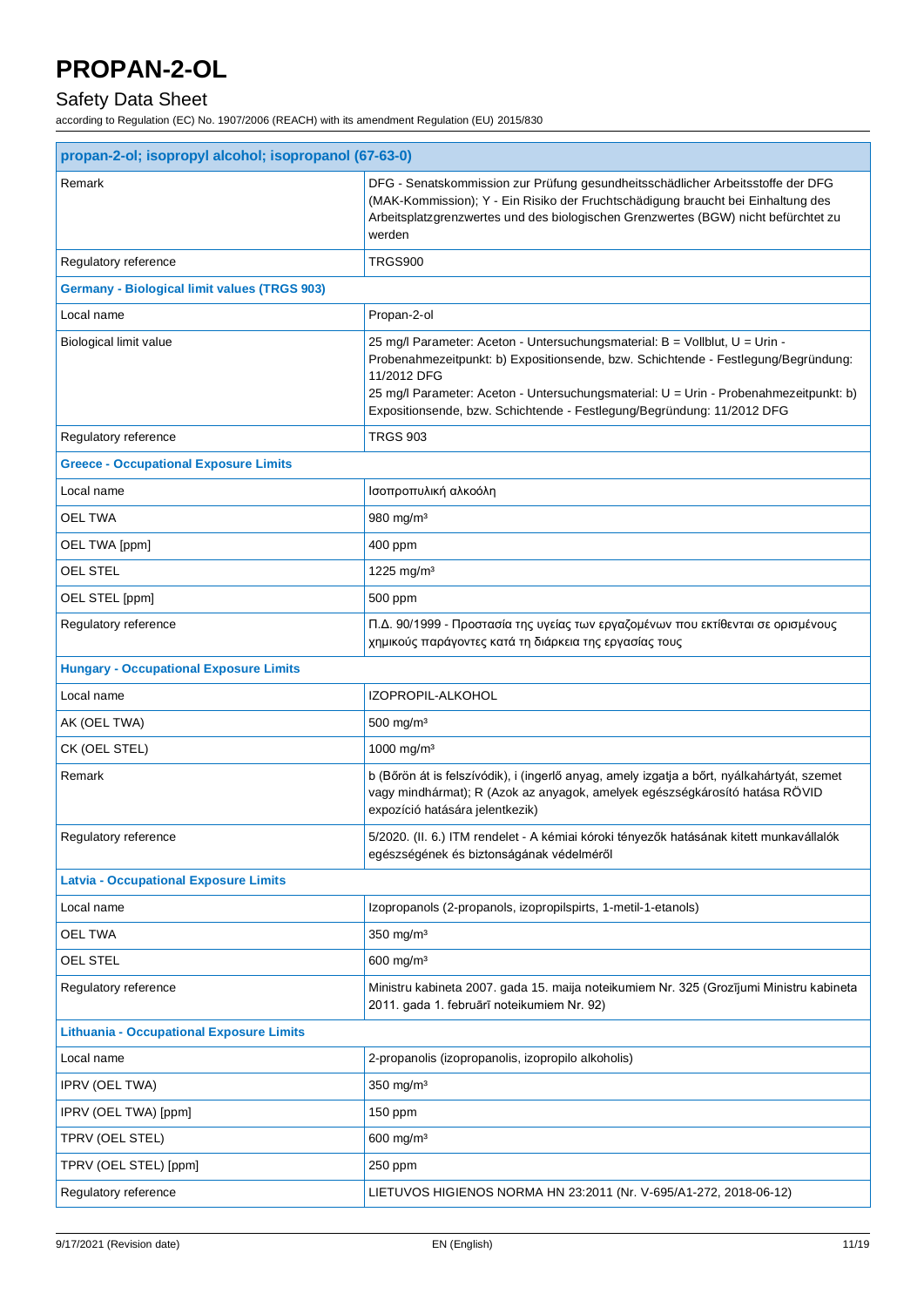## Safety Data Sheet

| propan-2-ol; isopropyl alcohol; isopropanol (67-63-0) |                                                                                                                                                                 |
|-------------------------------------------------------|-----------------------------------------------------------------------------------------------------------------------------------------------------------------|
| <b>Poland - Occupational Exposure Limits</b>          |                                                                                                                                                                 |
| Local name                                            | Propan-2-ol (izopropylowy alkohol)                                                                                                                              |
| NDS (OEL TWA)                                         | 900 mg/m <sup>3</sup>                                                                                                                                           |
| NDSCh (OEL STEL)                                      | 1200 mg/m <sup>3</sup>                                                                                                                                          |
| Remark                                                | Skóra (Oznakowanie substancji notacją "skóra" oznacza, że wchłanianie substancji przez<br>skórę może być tak samo istotne jak przy narażeniu drogą oddechową).  |
| Regulatory reference                                  | Dz. U. 2018 poz. 1286                                                                                                                                           |
| <b>Portugal - Occupational Exposure Limits</b>        |                                                                                                                                                                 |
| Local name                                            | 2-Propanol (isopropanol ou álcool isopropílico)                                                                                                                 |
| OEL TWA [ppm]                                         | 200 ppm                                                                                                                                                         |
| OEL STEL [ppm]                                        | 400 ppm                                                                                                                                                         |
| Remark                                                | A4 (Agente não classificável como carcinogénico no Homem); IBE (Índice biológico de<br>exposição)                                                               |
| Regulatory reference                                  | Norma Portuguesa NP 1796:2014                                                                                                                                   |
| <b>Portugal - Biological Exposure Indices</b>         |                                                                                                                                                                 |
| Local name                                            | 2-Propanol                                                                                                                                                      |
| BEI                                                   | 40 mg/l Parâmetro: Acetona - Meio: urina - Momento da amostragem: Fim do turno no fim<br>da semana de trabalho - Notaçao: Vb (Valor basal), Ne (Não específico) |
| Regulatory reference                                  | Norma Portuguesa NP 1796:2014                                                                                                                                   |
| <b>Romania - Occupational Exposure Limits</b>         |                                                                                                                                                                 |
| Local name                                            | Alcool izopropilic/2-Propanol                                                                                                                                   |
| <b>OEL TWA</b>                                        | 200 mg/m <sup>3</sup>                                                                                                                                           |
| OEL TWA [ppm]                                         | 81 ppm                                                                                                                                                          |
| <b>OEL STEL</b>                                       | 500 mg/m <sup>3</sup>                                                                                                                                           |
| OEL STEL [ppm]                                        | 203 ppm                                                                                                                                                         |
| Regulatory reference                                  | Hotărârea Guvernului nr. 1.218/2006 (Hotărârea nr. 53/2021)                                                                                                     |
| <b>Romania - Biological limit values</b>              |                                                                                                                                                                 |
| Local name                                            | Alcool izopropilic                                                                                                                                              |
| <b>BLV</b>                                            | 50 mg/l Indicador biologic: Acetonă - Material biologic: urină - Momentul recoltarii: sfârșit<br>de schimb                                                      |
| Regulatory reference                                  | Hotărârea Guvernului nr. 1.218/2006 (Hotărârea nr. 584/2018)                                                                                                    |
| <b>Slovakia - Occupational Exposure Limits</b>        |                                                                                                                                                                 |
| Local name                                            | Izopropylalkohol (propán-2-ol)                                                                                                                                  |
| NPHV (OEL TWA) [1]                                    | 500 mg/m <sup>3</sup>                                                                                                                                           |
| NPHV (OEL TWA) [2]                                    | 200 ppm                                                                                                                                                         |
| NPHV (OEL STEL)                                       | 1000 mg/m <sup>3</sup>                                                                                                                                          |
| NPHV (OEL STEL) [ppm]                                 | 400 ppm                                                                                                                                                         |
| Regulatory reference                                  | Nariadenie vlády č. 355/2006 Z. z. (236/2020 Z. z.)                                                                                                             |
| <b>Slovenia - Occupational Exposure Limits</b>        |                                                                                                                                                                 |
| Local name                                            | propan-2-ol (izopropilalkohol; izopropanol)                                                                                                                     |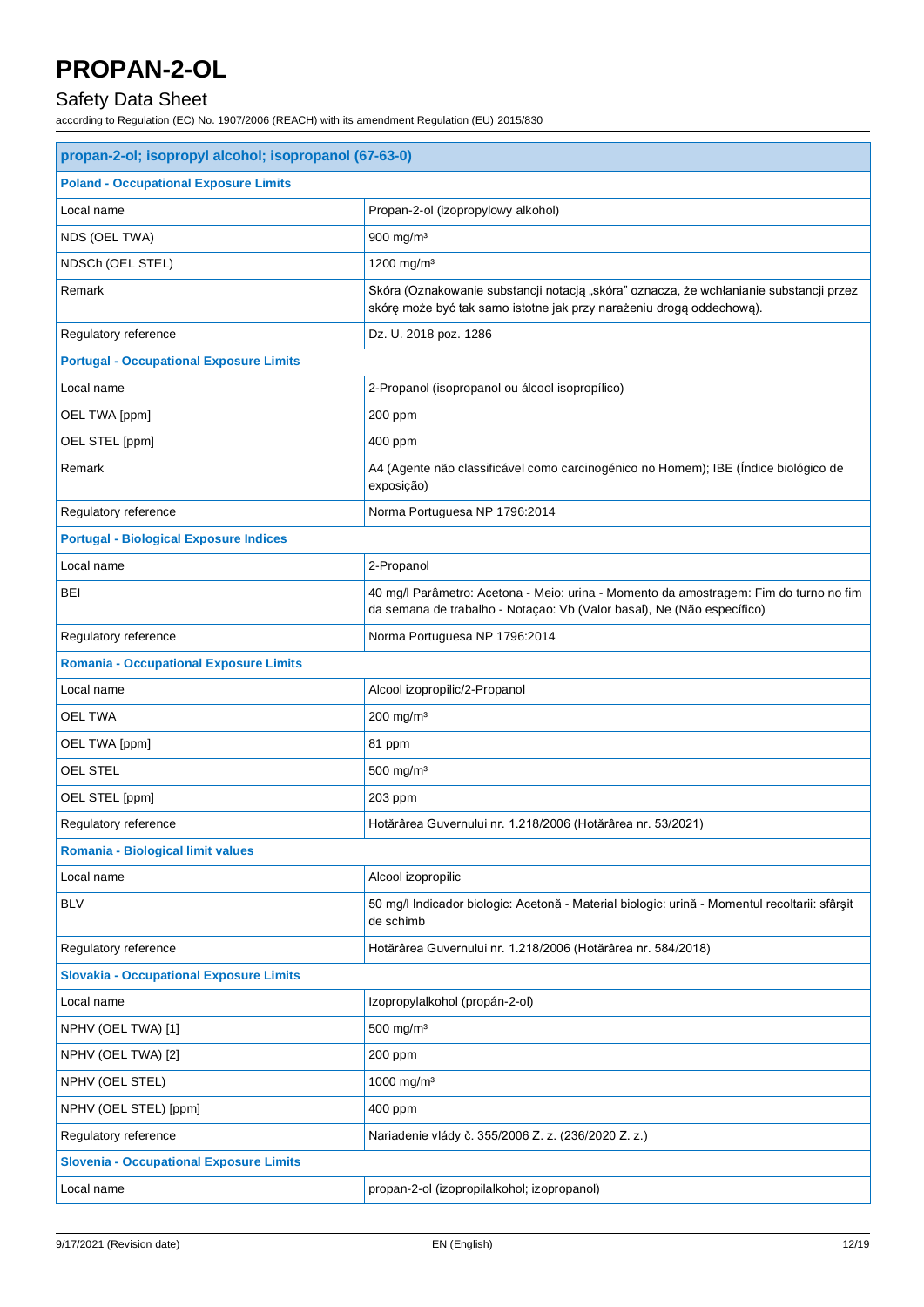## Safety Data Sheet

| propan-2-ol; isopropyl alcohol; isopropanol (67-63-0) |                                                                                                                                                                                                                                                                                                                                                                                                                                                                                                         |  |
|-------------------------------------------------------|---------------------------------------------------------------------------------------------------------------------------------------------------------------------------------------------------------------------------------------------------------------------------------------------------------------------------------------------------------------------------------------------------------------------------------------------------------------------------------------------------------|--|
| <b>OEL TWA</b>                                        | 500 mg/m <sup>3</sup>                                                                                                                                                                                                                                                                                                                                                                                                                                                                                   |  |
| OEL TWA [ppm]                                         | 200 ppm                                                                                                                                                                                                                                                                                                                                                                                                                                                                                                 |  |
| OEL STEL                                              | 1000 mg/m <sup>3</sup>                                                                                                                                                                                                                                                                                                                                                                                                                                                                                  |  |
| OEL STEL [ppm]                                        | 400 ppm                                                                                                                                                                                                                                                                                                                                                                                                                                                                                                 |  |
| Remark                                                | Y (Snovi, pri katerih ni nevarnosti za zarodek ob upoštevanju mejnih vrednosti in bat<br>vrednosti), BAT (Biološka mejna vrednost)                                                                                                                                                                                                                                                                                                                                                                      |  |
| Regulatory reference                                  | Uradni list RS, št. 72/2021 z dne 11.5.2021                                                                                                                                                                                                                                                                                                                                                                                                                                                             |  |
| Slovenia - Biological limit values                    |                                                                                                                                                                                                                                                                                                                                                                                                                                                                                                         |  |
| Local name                                            | 2-propanol                                                                                                                                                                                                                                                                                                                                                                                                                                                                                              |  |
| Regulatory reference                                  | Uradni list RS, št. 78/2018 z dne 4.12.2018                                                                                                                                                                                                                                                                                                                                                                                                                                                             |  |
| <b>Spain - Occupational Exposure Limits</b>           |                                                                                                                                                                                                                                                                                                                                                                                                                                                                                                         |  |
| Local name                                            | Isopropanol (Alcohol isopropílico)                                                                                                                                                                                                                                                                                                                                                                                                                                                                      |  |
| VLA-ED (OEL TWA) [1]                                  | $500$ mg/m <sup>3</sup>                                                                                                                                                                                                                                                                                                                                                                                                                                                                                 |  |
| VLA-ED (OEL TWA) [2]                                  | 200 ppm                                                                                                                                                                                                                                                                                                                                                                                                                                                                                                 |  |
| VLA-EC (OEL STEL)                                     | 1000 mg/m <sup>3</sup>                                                                                                                                                                                                                                                                                                                                                                                                                                                                                  |  |
| VLA-EC (OEL STEL) [ppm]                               | 400 ppm                                                                                                                                                                                                                                                                                                                                                                                                                                                                                                 |  |
| Remark                                                | VLB® (Agente químico que tiene Valor Límite Biológico), s (Esta sustancia tiene prohibida<br>total o parcialmente su comercialización y uso como fitosanitario y/o como biocida. Para<br>una información detallada acerca de las prohibiciones consúltese: Base de datos de<br>productos biocidas: http://www.msssi.gob.es/ciudadanos/productos.do?tipo=plaguicidas<br>Base de datos de productos fitosanitarios<br>http://www.magrama.gob.es/agricultura/pags/fitos/registro/fichas/pdf/Lista_sa.pdf). |  |
| Regulatory reference                                  | Límites de Exposición Profesional para Agentes Químicos en España 2021. INSHT                                                                                                                                                                                                                                                                                                                                                                                                                           |  |
| <b>Spain - Biological limit values</b>                |                                                                                                                                                                                                                                                                                                                                                                                                                                                                                                         |  |
| Local name                                            | Isopropanol (Alcohol isopropílico)                                                                                                                                                                                                                                                                                                                                                                                                                                                                      |  |
| <b>BLV</b>                                            | 40 mg/l Parámetro: Acetona - Medio: Orina - Momento de muestreo: Final de la semana<br>laboral - Notas: F (Fondo. El indicador está generalmente presente en cantidades<br>detectables en personas no expuestas laboraboralmente. Estos niveles de fondo están<br>considerados en el valor VLB), I (Significa que el indicador biológico es inespecífico<br>puesto que puede encontrarse después de la exposición a otros agentes químicos)                                                             |  |
| Regulatory reference                                  | Límites de Exposición Profesional para Agentes Químicos en España 2021. INSHT                                                                                                                                                                                                                                                                                                                                                                                                                           |  |
| <b>Sweden - Occupational Exposure Limits</b>          |                                                                                                                                                                                                                                                                                                                                                                                                                                                                                                         |  |
| Local name                                            | Isopropanol                                                                                                                                                                                                                                                                                                                                                                                                                                                                                             |  |
| NGV (OEL TWA)                                         | $350$ mg/m <sup>3</sup>                                                                                                                                                                                                                                                                                                                                                                                                                                                                                 |  |
| NGV (OEL TWA) [ppm]                                   | $150$ ppm                                                                                                                                                                                                                                                                                                                                                                                                                                                                                               |  |
| KTV (OEL STEL)                                        | $600$ mg/m <sup>3</sup>                                                                                                                                                                                                                                                                                                                                                                                                                                                                                 |  |
| KTV (OEL STEL) [ppm]                                  | 250 ppm                                                                                                                                                                                                                                                                                                                                                                                                                                                                                                 |  |
| Remark                                                | V (Vägledande korttidsgränsvärde ska användas som ett rekommenderat högsta värde<br>som inte bör överskridas)                                                                                                                                                                                                                                                                                                                                                                                           |  |
| Regulatory reference                                  | Hygieniska gränsvärden (AFS 2018:1)                                                                                                                                                                                                                                                                                                                                                                                                                                                                     |  |
| <b>United Kingdom - Occupational Exposure Limits</b>  |                                                                                                                                                                                                                                                                                                                                                                                                                                                                                                         |  |
| Local name                                            | Propan-2-ol                                                                                                                                                                                                                                                                                                                                                                                                                                                                                             |  |
| WEL TWA [1]                                           | 999 mg/m <sup>3</sup>                                                                                                                                                                                                                                                                                                                                                                                                                                                                                   |  |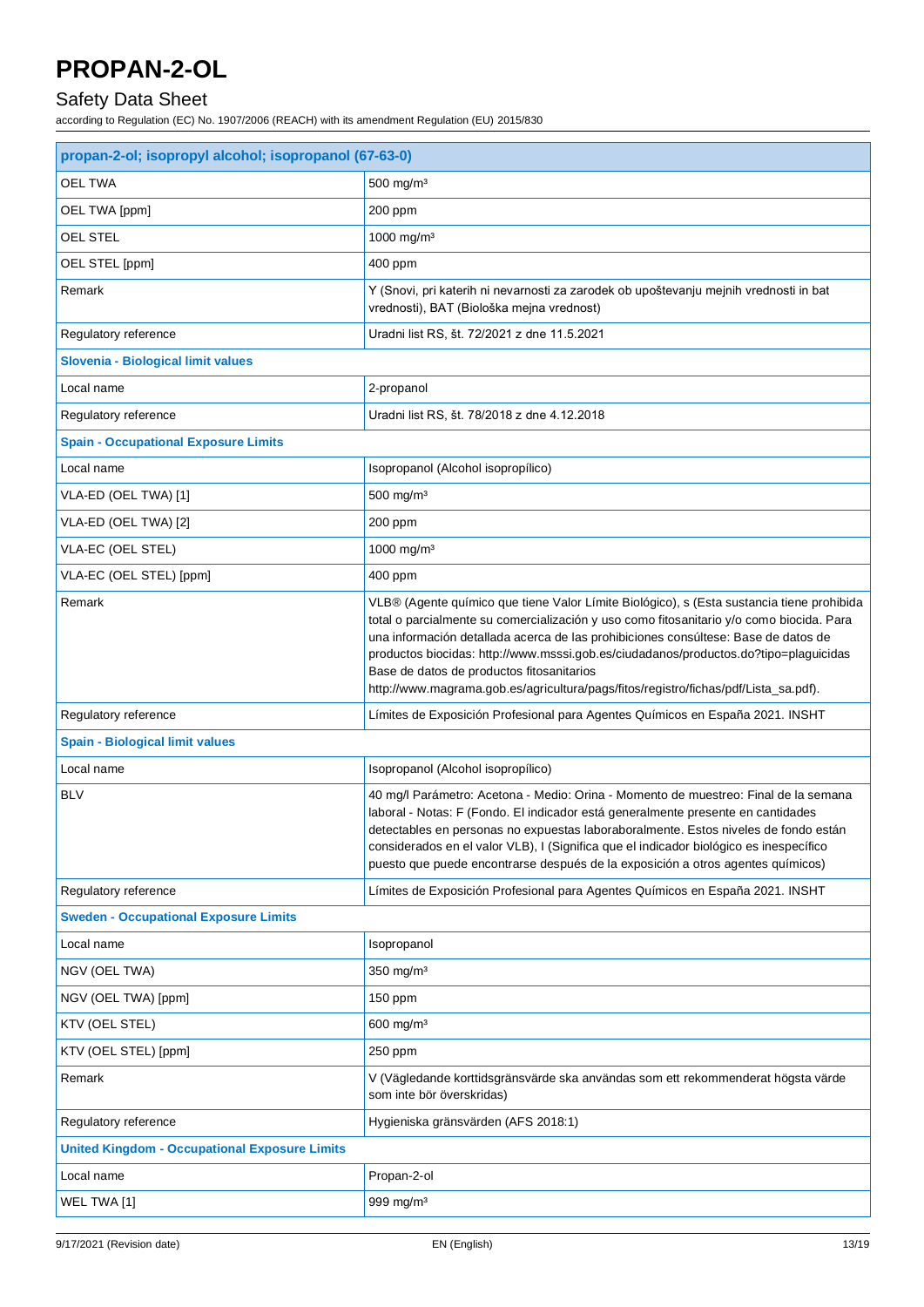### Safety Data Sheet

according to Regulation (EC) No. 1907/2006 (REACH) with its amendment Regulation (EU) 2015/830

| propan-2-ol; isopropyl alcohol; isopropanol (67-63-0) |                                                                            |
|-------------------------------------------------------|----------------------------------------------------------------------------|
| WEL TWA [2]                                           | 400 ppm                                                                    |
| <b>WEL STEL</b>                                       | 1250 mg/m <sup>3</sup>                                                     |
| WEL STEL [ppm]                                        | 500 ppm                                                                    |
| Regulatory reference                                  | EH40/2005 (Fourth edition, 2020). HSE                                      |
| <b>Norway - Occupational Exposure Limits</b>          |                                                                            |
| Local name                                            | 2-propanol (Isopropanol)                                                   |
| Grenseverdi (OEL TWA) [1]                             | 245 mg/m $3$                                                               |
| Grenseverdi (OEL TWA) [2]                             | $100$ ppm                                                                  |
| Regulatory reference                                  | FOR-2021-06-28-2248                                                        |
| <b>Switzerland - Occupational Exposure Limits</b>     |                                                                            |
| Local name                                            | 2-Propanol / 2-Propanol [iso-Propylalkohol, Isopropanol, Isopropylalkohol] |
| MAK (OEL TWA) [1]                                     | $500$ mg/m <sup>3</sup>                                                    |
| MAK (OEL TWA) [2]                                     | 200 ppm                                                                    |
| KZGW (OEL STEL)                                       | 1000 mg/m <sup>3</sup>                                                     |
| KZGW (OEL STEL) [ppm]                                 | 400 ppm                                                                    |
| Critical toxicity                                     | VRS, Foie, SNC, Yeux / OAW, Leber, ZNS, Auge                               |
| Notation                                              | SS <sub>c</sub> , B / SS <sub>c</sub> , B                                  |
| Remark                                                | <b>INRS, NIOSH</b>                                                         |
| Regulatory reference                                  | www.suva.ch, 01.01.2021                                                    |

### **8.1.2. Recommended monitoring procedures**

No additional information available

### **8.1.3. Air contaminants formed**

No additional information available

#### **8.1.4. DNEL and PNEC**

| <b>PROPAN-2-OL (67-63-0)</b>             |                          |  |
|------------------------------------------|--------------------------|--|
| <b>DNEL/DMEL (Workers)</b>               |                          |  |
| Long-term - systemic effects, dermal     | 888 mg/kg bodyweight/day |  |
| Long-term - systemic effects, inhalation | 500 mg/m <sup>3</sup>    |  |
| <b>DNEL/DMEL (General population)</b>    |                          |  |
| Long-term - systemic effects, oral       | 26 mg/kg bodyweight/day  |  |
| Long-term - systemic effects, inhalation | 89 mg/m $3$              |  |
| Long-term - systemic effects, dermal     | 319 mg/kg bodyweight/day |  |
| <b>PNEC (Water)</b>                      |                          |  |
| PNEC aqua (freshwater)                   | 140.9 mg/l               |  |
| PNEC aqua (marine water)                 | 140.9 mg/l               |  |
| PNEC aqua (intermittent, freshwater)     | 140.9 mg/l               |  |
| <b>PNEC (Sediment)</b>                   |                          |  |
| PNEC sediment (freshwater)               | 552 mg/kg dwt            |  |
| PNEC sediment (marine water)             | 552 mg/kg dwt            |  |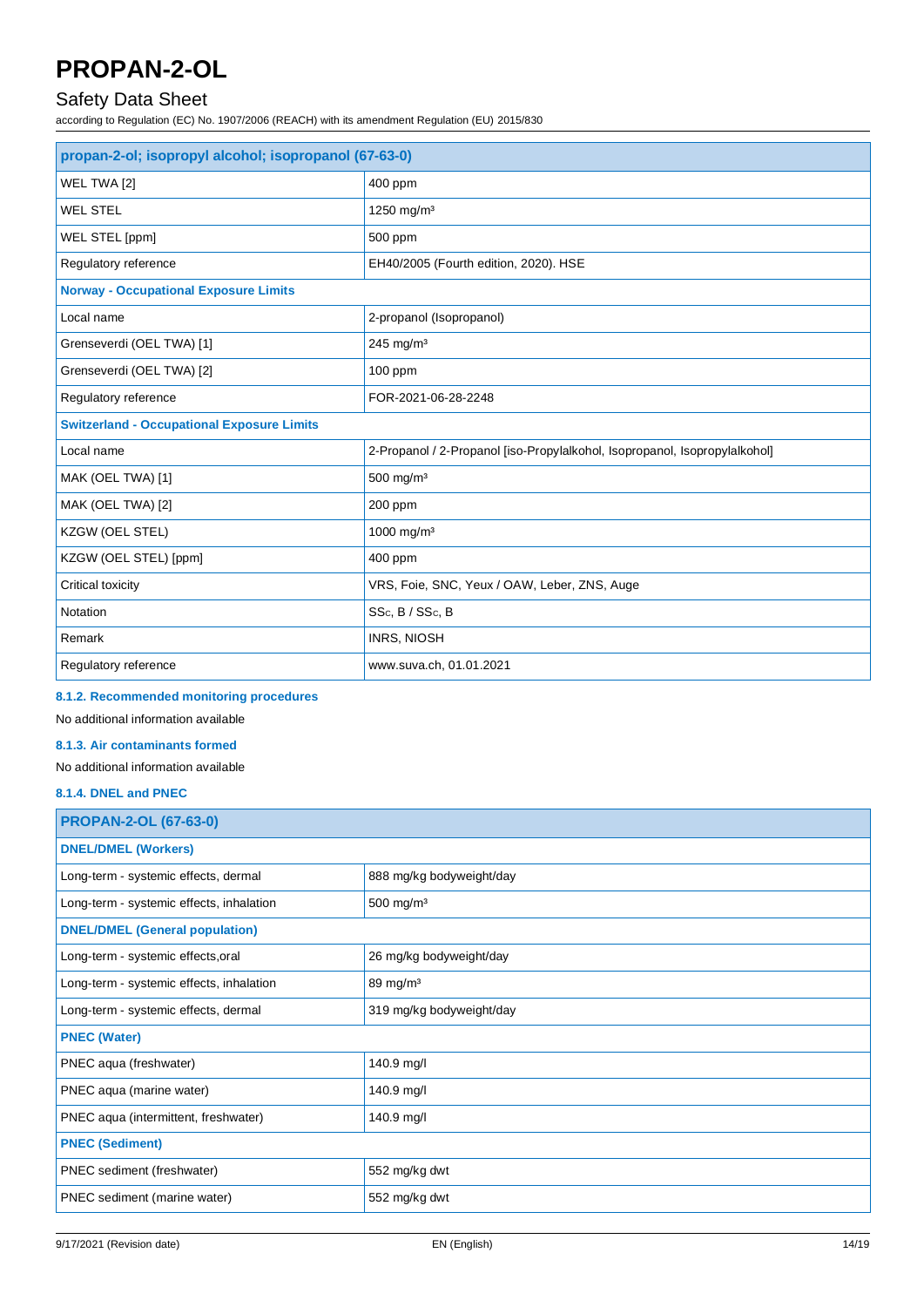### Safety Data Sheet

according to Regulation (EC) No. 1907/2006 (REACH) with its amendment Regulation (EU) 2015/830

| <b>PROPAN-2-OL (67-63-0)</b>                             |  |
|----------------------------------------------------------|--|
| <b>PNEC (Soil)</b>                                       |  |
| PNEC soil<br>28 mg/kg dwt                                |  |
| <b>PNEC (Oral)</b>                                       |  |
| <b>PNEC oral (secondary poisoning)</b><br>160 mg/kg food |  |
| <b>PNEC (STP)</b>                                        |  |
| PNEC sewage treatment plant<br>2251 mg/l                 |  |

### **8.1.5. Control banding**

#### No additional information available

**8.2. Exposure controls**

#### **8.2.1. Appropriate engineering controls**

No additional information available

#### **8.2.2. Personal protection equipment**

No additional information available

#### **8.2.3. Environmental exposure controls**

No additional information available

| <b>SECTION 9: Physical and chemical properties</b>                                                                                                                                                                                                                                                                                                                                                                                                                                                                             |                                                                                                                                                                                                                                                                                                                                                                                                                                                                                                          |
|--------------------------------------------------------------------------------------------------------------------------------------------------------------------------------------------------------------------------------------------------------------------------------------------------------------------------------------------------------------------------------------------------------------------------------------------------------------------------------------------------------------------------------|----------------------------------------------------------------------------------------------------------------------------------------------------------------------------------------------------------------------------------------------------------------------------------------------------------------------------------------------------------------------------------------------------------------------------------------------------------------------------------------------------------|
| 9.1. Information on basic physical and chemical properties                                                                                                                                                                                                                                                                                                                                                                                                                                                                     |                                                                                                                                                                                                                                                                                                                                                                                                                                                                                                          |
| Physical state<br>Colour<br>Odour<br>Odour threshold<br>pH<br>Relative evaporation rate (butylacetate=1)<br>Melting point<br>Freezing point<br>Boiling point<br>Flash point<br>Auto-ignition temperature<br>Decomposition temperature<br>Flammability (solid, gas)<br>Vapour pressure<br>Relative vapour density at 20 °C<br>Relative density<br>Density<br>Solubility<br>Partition coefficient n-octanol/water (Log Pow)<br>Viscosity, kinematic<br>Viscosity, dynamic<br><b>Explosive properties</b><br>Oxidising properties | Liquid<br>÷<br>Colourless.<br>Alcoholic.<br>No data available<br>Neutral<br>No data available<br>÷<br>$< -88$<br>÷<br>No data available<br>$\cdot$<br>$82 - 83 °C$<br>12 °C<br>÷<br>425<br>No data available<br>$\cdot$<br>No data available<br>No data available<br>4.1kPa @20C<br>0.79<br>÷<br>0.79 g/cm <sup>3</sup> Type: 'density' Temp.: 20 °C<br>No data available<br>No data available<br>$\cdot$<br>No data available<br>No data available<br>$\cdot$<br>No data available<br>No data available |
| <b>Explosive limits</b>                                                                                                                                                                                                                                                                                                                                                                                                                                                                                                        | No data available                                                                                                                                                                                                                                                                                                                                                                                                                                                                                        |

#### **9.2. Other information**

No additional information available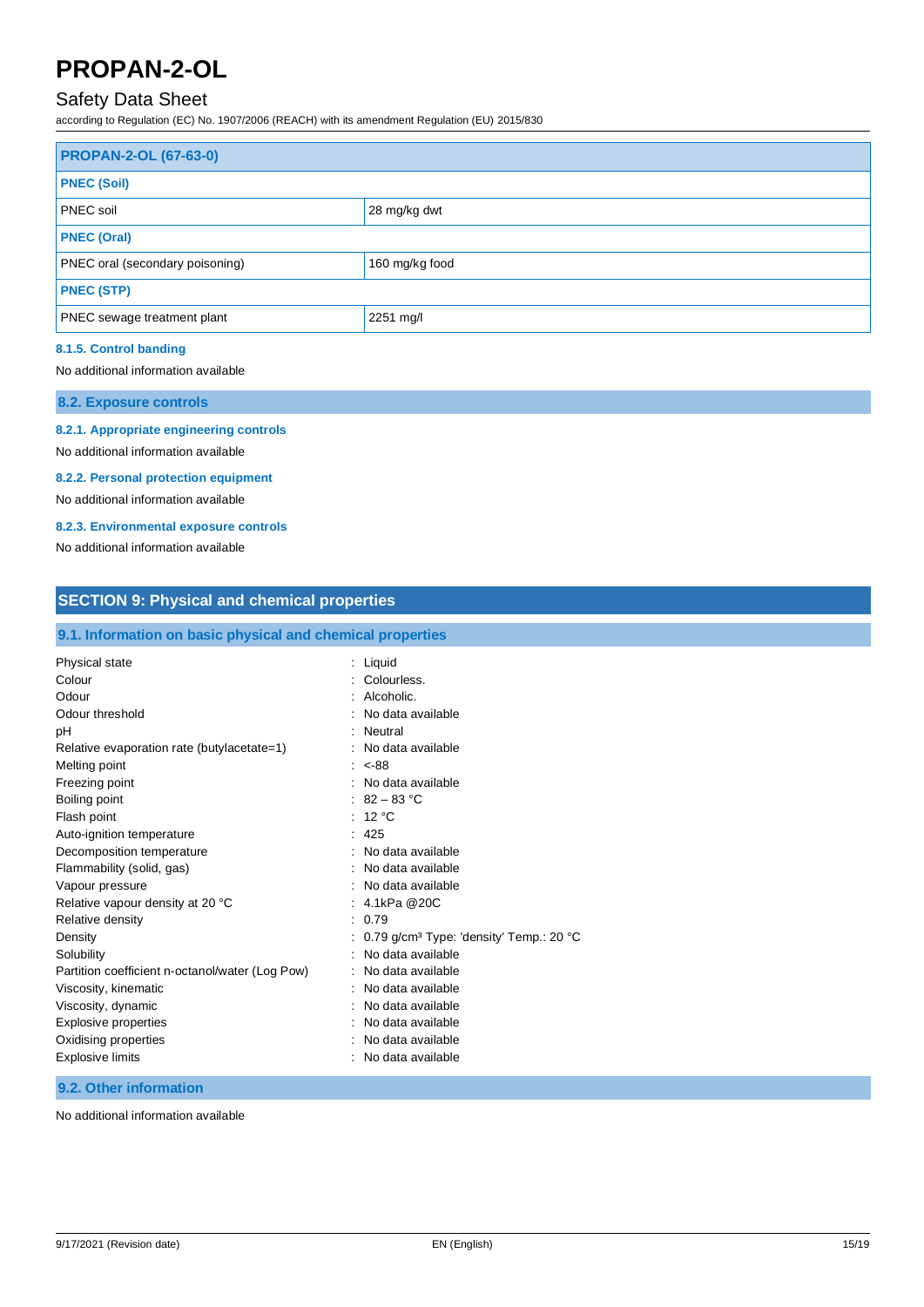### Safety Data Sheet

according to Regulation (EC) No. 1907/2006 (REACH) with its amendment Regulation (EU) 2015/830

| <b>SECTION 10: Stability and reactivity</b> |
|---------------------------------------------|
|                                             |
| 10.1. Reactivity                            |
| No additional information available         |
| <b>10.2. Chemical stability</b>             |
| No additional information available         |
| 10.3. Possibility of hazardous reactions    |
| No additional information available         |
| 10.4. Conditions to avoid                   |
| No additional information available         |
| 10.5. Incompatible materials                |
| No additional information available         |
| 10.6. Hazardous decomposition products      |
| No additional information available         |

## **SECTION 11: Toxicological information**

| 11.1 Information on toxicological effects                                       |  |                                                    |  |
|---------------------------------------------------------------------------------|--|----------------------------------------------------|--|
| Acute toxicity (oral)<br>Acute toxicity (dermal)<br>Acute toxicity (inhalation) |  | Not classified<br>Not classified<br>Not classified |  |
| <b>PROPAN-2-OL (67-63-0)</b>                                                    |  |                                                    |  |
| LD50 oral rat                                                                   |  | 5045 mg/kg                                         |  |
| LD50 oral                                                                       |  | 3600 mg/kg                                         |  |
| Skin corrosion/irritation                                                       |  | Not classified<br>pH: Neutral                      |  |
| Serious eye damage/irritation                                                   |  | Causes serious eye irritation.<br>pH: Neutral      |  |
| Respiratory or skin sensitisation                                               |  | Not classified                                     |  |
| Germ cell mutagenicity                                                          |  | Not classified                                     |  |
| Carcinogenicity                                                                 |  | Not classified                                     |  |
| Reproductive toxicity                                                           |  | Not classified                                     |  |
| STOT-single exposure                                                            |  | May cause drowsiness or dizziness.                 |  |
| propan-2-ol; isopropyl alcohol; isopropanol (67-63-0)                           |  |                                                    |  |
| STOT-single exposure                                                            |  | May cause drowsiness or dizziness.                 |  |
| STOT-repeated exposure                                                          |  | Not classified                                     |  |
| Aspiration hazard                                                               |  | Not classified                                     |  |

| <b>SECTION 12: Ecological information</b>                                              |                  |  |
|----------------------------------------------------------------------------------------|------------------|--|
| 12.1. Toxicity                                                                         |                  |  |
| Hazardous to the aquatic environment, short-term<br>(acute)                            | : Not classified |  |
| Hazardous to the aquatic environment, long-term<br>(chronic)<br>Not rapidly degradable | : Not classified |  |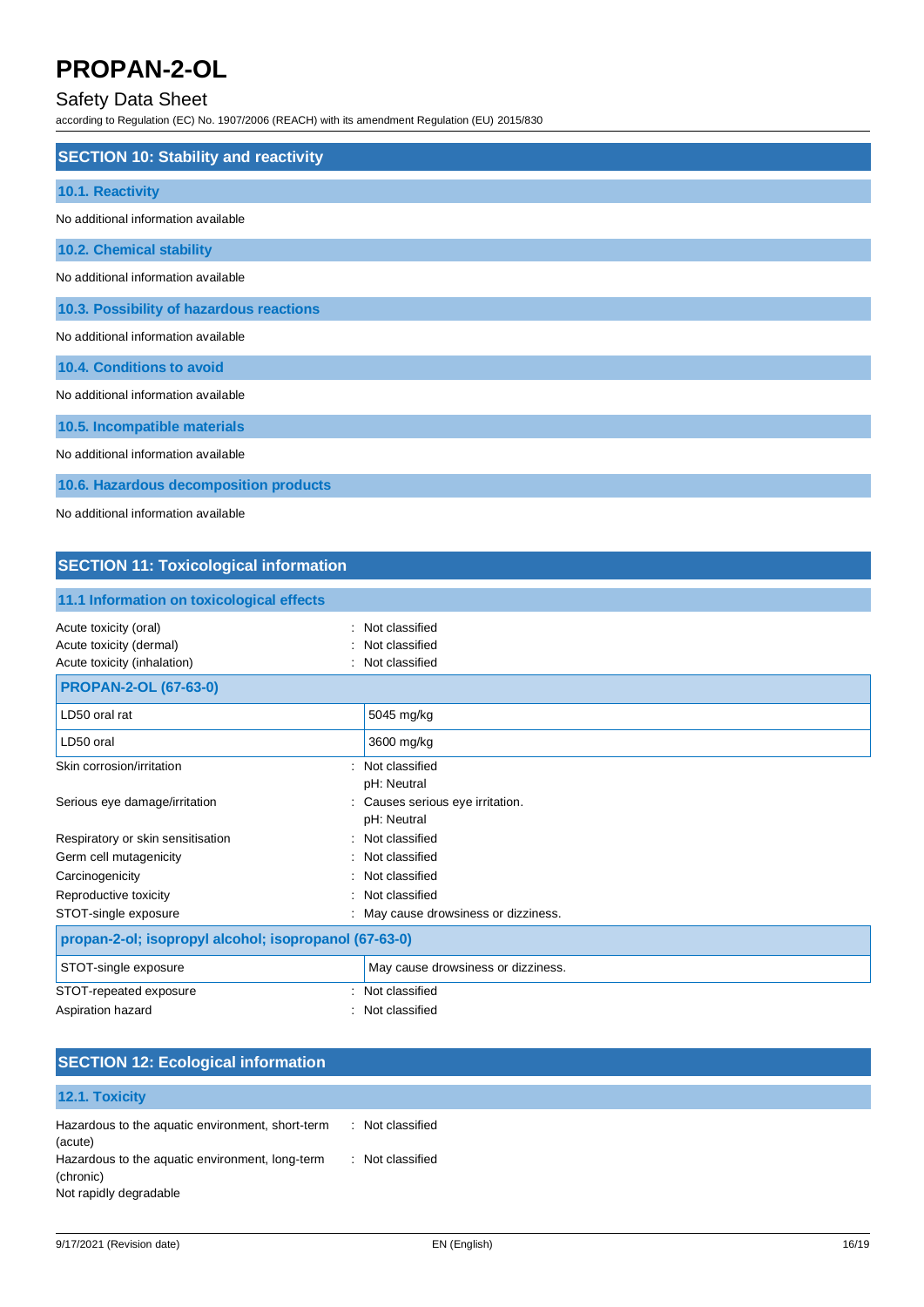### Safety Data Sheet

according to Regulation (EC) No. 1907/2006 (REACH) with its amendment Regulation (EU) 2015/830

| <b>PROPAN-2-OL (67-63-0)</b>             |                                                          |  |  |
|------------------------------------------|----------------------------------------------------------|--|--|
| LC50 - Fish [1]                          | 10000 mg/l Test organisms (species): Pimephales promelas |  |  |
| LC50 - Fish [2]                          | 9640 mg/l Test organisms (species): Pimephales promelas  |  |  |
| 12.2. Persistence and degradability      |                                                          |  |  |
| No additional information available      |                                                          |  |  |
| 12.3. Bioaccumulative potential          |                                                          |  |  |
| No additional information available      |                                                          |  |  |
| 12.4. Mobility in soil                   |                                                          |  |  |
| No additional information available      |                                                          |  |  |
| 12.5. Results of PBT and vPvB assessment |                                                          |  |  |
| No additional information available      |                                                          |  |  |
| 12.6. Other adverse effects              |                                                          |  |  |
| No additional information available      |                                                          |  |  |

### **SECTION 13: Disposal considerations**

**13.1. Waste treatment methods**

No additional information available

### **SECTION 14: Transport information**

| In accordance with ADR / IMDG / IATA / ADN / RID |                                       |                |                |                |  |
|--------------------------------------------------|---------------------------------------|----------------|----------------|----------------|--|
| <b>ADR</b>                                       | <b>IMDG</b>                           | <b>IATA</b>    | <b>ADN</b>     | <b>RID</b>     |  |
| 14.1. UN number                                  |                                       |                |                |                |  |
| <b>UN 1219</b>                                   | Not applicable                        | Not applicable | Not applicable | Not applicable |  |
| 14.2. UN proper shipping name                    |                                       |                |                |                |  |
| Not applicable                                   | Not applicable                        | Not applicable | Not applicable | Not applicable |  |
|                                                  | <b>Transport document description</b> |                |                |                |  |
| UN 1219, II                                      | Not applicable                        | Not applicable | Not applicable | Not applicable |  |
| 14.3. Transport hazard class(es)                 |                                       |                |                |                |  |
| Not applicable                                   | Not applicable                        | Not applicable | Not applicable | Not applicable |  |
| 14.4. Packing group                              |                                       |                |                |                |  |
| $\mathbf{I}$                                     | Not applicable                        | Not applicable | Not applicable | Not applicable |  |
| <b>14.5. Environmental hazards</b>               |                                       |                |                |                |  |
| Dangerous for the<br>environment: No             | Not applicable                        | Not applicable | Not applicable | Not applicable |  |
| No supplementary information available           |                                       |                |                |                |  |

**14.6. Special precautions for user**

### **Overland transport**

No data available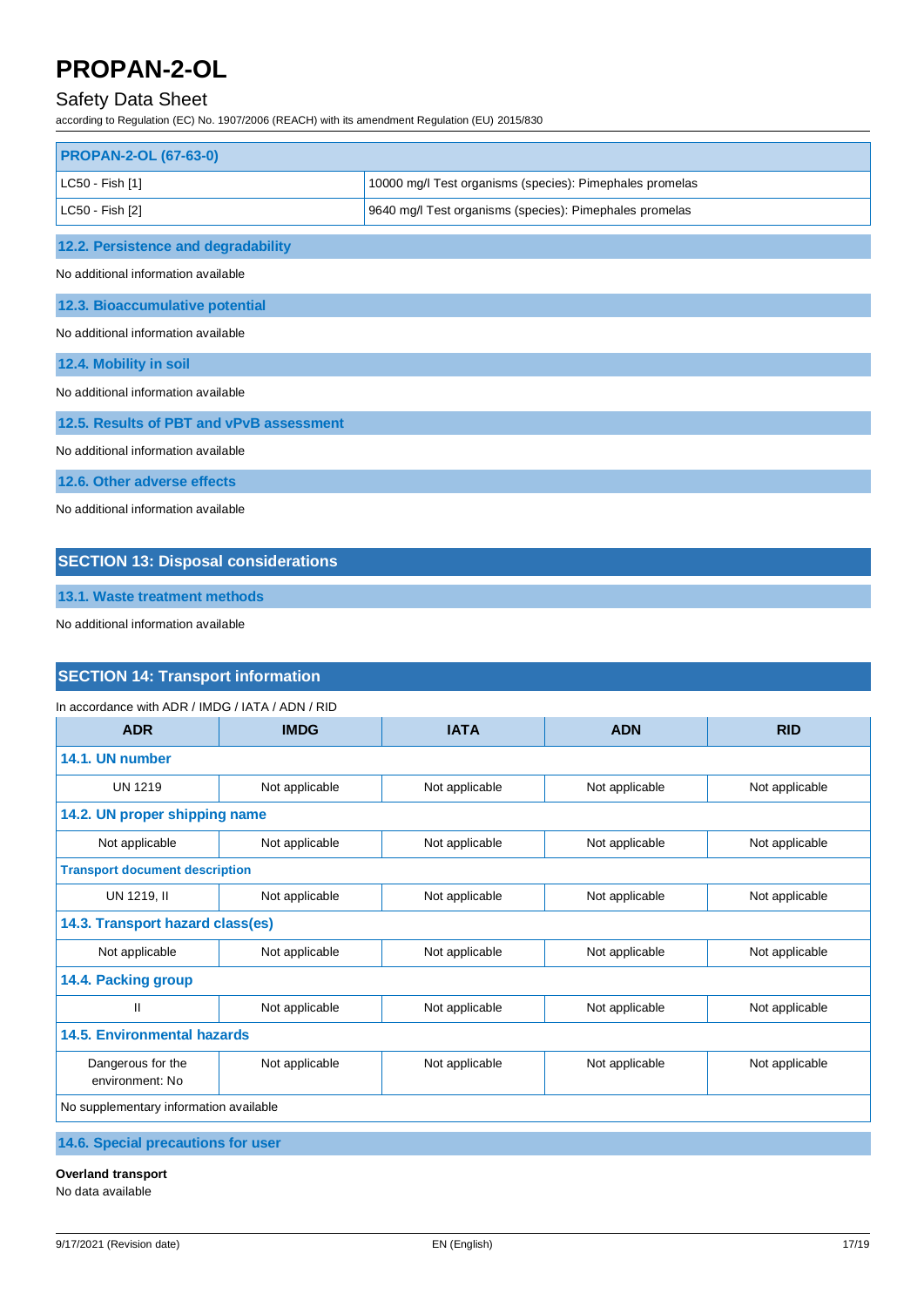### Safety Data Sheet

according to Regulation (EC) No. 1907/2006 (REACH) with its amendment Regulation (EU) 2015/830

#### **Transport by sea**

Not applicable

#### **Air transport**

Not applicable

### **Inland waterway transport**

Not applicable

### **Rail transport**

Not applicable

### **14.7. Transport in bulk according to Annex II of Marpol and the IBC Code**

Not applicable

### **SECTION 15: Regulatory information**

#### **15.1. Safety, health and environmental regulations/legislation specific for the substance or mixture**

#### **15.1.1. EU-Regulations**

No REACH Annex XVII restrictions

PROPAN-2-OL is not on the REACH Candidate List

PROPAN-2-OL is not on the REACH Annex XIV List

PROPAN-2-OL is not subject to Regulation (EU) No 649/2012 of the European Parliament and of the Council of 4 july 2012 concerning the export and import of hazardous chemicals.

PROPAN-2-OL is not subject to Regulation (EU) No 2019/1021 of the European Parliament and of the Council of 20 June 2019 on persistent organic pollutants

Contains no substance subject to Regulation (EU) 2019/1148 of the European Parliament and of the Council of 20 June 2019 on the marketing and use of explosives precursors.

#### **15.1.2. National regulations**

| <b>France</b>                |                                                                                                                                                                                                                                                                                                                                                                                                                                                                                                       |  |  |
|------------------------------|-------------------------------------------------------------------------------------------------------------------------------------------------------------------------------------------------------------------------------------------------------------------------------------------------------------------------------------------------------------------------------------------------------------------------------------------------------------------------------------------------------|--|--|
| <b>Occupational diseases</b> |                                                                                                                                                                                                                                                                                                                                                                                                                                                                                                       |  |  |
| Code                         | <b>Description</b>                                                                                                                                                                                                                                                                                                                                                                                                                                                                                    |  |  |
| <b>RG 84</b>                 | Conditions caused by liquid organic solvents for professional use: saturated or unsaturated aliphatic or cyclic liquid<br>hydrocarbons and mixtures thereof; liquid halogenated hydrocarbons; nitrated derivatives of aliphatic hydrocarbons;<br>alcohols; glycols, glycol ethers; ketones; aldehydes; aliphatic and cyclic ethers, including tetrahydrofuran; esters;<br>dimethylformamide and dimethylacetamine; acetonitrile and propionitrile; pyridine; dimethylsulfone and<br>dimethylsulfoxide |  |  |

#### **Germany**

| Water hazard class (WGK)                           | : WGK 1, Slightly hazardous to water (Classification according to AwSV; ID No. 135)                                         |
|----------------------------------------------------|-----------------------------------------------------------------------------------------------------------------------------|
| Hazardous Incident Ordinance (12. BImSchV)         | : Is not subject of the Hazardous Incident Ordinance (12. BImSchV)                                                          |
| <b>Netherlands</b>                                 |                                                                                                                             |
| SZW-lijst van kankerverwekkende stoffen            | : The substance is not listed                                                                                               |
| SZW-lijst van mutagene stoffen                     | : The substance is not listed                                                                                               |
| SZW-lijst van reprotoxische stoffen – Borstvoeding | : The substance is not listed                                                                                               |
| SZW-lijst van reprotoxische stoffen -              | : The substance is not listed                                                                                               |
| Vruchtbaarheid                                     |                                                                                                                             |
| SZW-lijst van reprotoxische stoffen – Ontwikkeling | : The substance is not listed                                                                                               |
| <b>Denmark</b>                                     |                                                                                                                             |
| Class for fire hazard                              | $\therefore$ Class I-1                                                                                                      |
| Store unit                                         | $: 1$ liter                                                                                                                 |
| Classification remarks                             | : F <flam. 2="" lig.="">: Emergency management quidelines for the storage of flammable liquids<br/>must be followed</flam.> |
| Danish National Regulations                        | : Young people below the age of 18 years are not allowed to use the product                                                 |